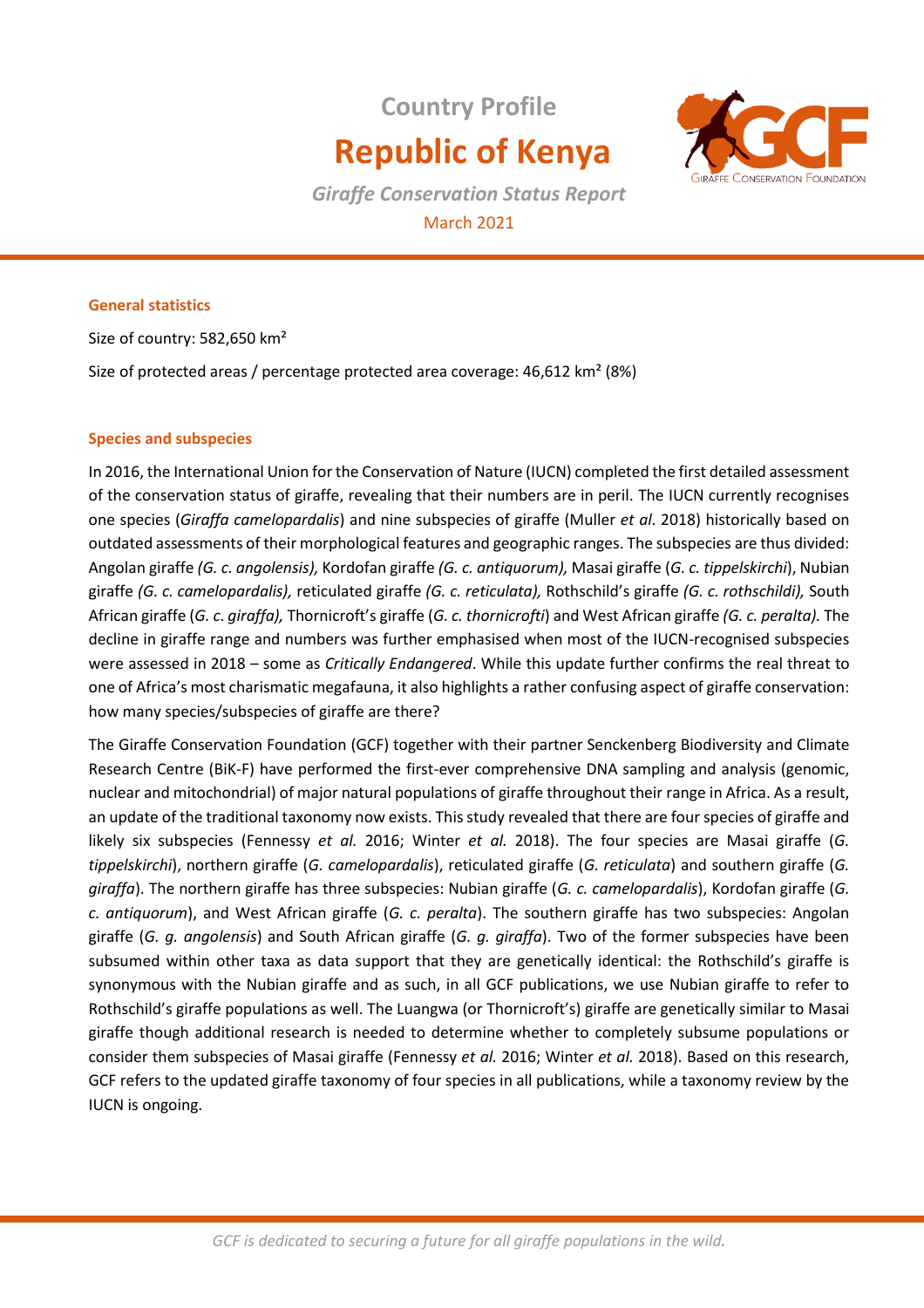# The following species and subspecies of giraffe occur in Kenya:

| Species:    | Northern giraffe (Giraffe camelopardalis)              |
|-------------|--------------------------------------------------------|
|             | Masai giraffe (Giraffa tippelskirchi)                  |
|             | Reticulated giraffe (Giraffa reticulata)               |
| Subspecies: | Nubian giraffe (Giraffa camelopardalis camelopardalis) |

### **Conservation Status**

#### **IUCN Red List:**

*Giraffa camelopardalis* (as a species) – Vulnerable (Muller *et al*. 2018) *Giraffa tippelskirchi* – Endangered (Bolger *et al*. 2019); as a subspecies *Giraffa reticulata –* Endangered (Muneza *et al*. 2018); as a subspecies *Giraffa camelopardalis camelopardalis* – Critically Endangered (Wube *et al*. 2018); as a subspecies

### **In the Republic of Kenya:**

In the Republic of Kenya (referred to as Kenya henceforth), Masai, reticulated and Nubian (Rothschild's) giraffe are accorded full protection under the Wildlife Conservation and Management Act, 2013 (No. 47) (KWS 2018). In the Sixth Schedule of the Wildlife Conservation and Management Act, 2013 section No. 47, Nubian (Rothschild's) giraffe are listed as 'Endangered' while the other two species are not categorised in any listing but the hunting or killing of any species of giraffe is illegal in the country. In addition, any person that commits an offence, for example poaching any endangered or threatened species will be penalised a fine not less than 20 million Kenya shillings or a life imprisonment or both penalties. Kenya was among the countries that pushed for giraffe to be listed in the Convention on International Trade of Endangered Species (CITES), with giraffe now listed as *CITES Appendix II* (CITES 2019). This means that species listed in *CITES Appendix II* are protected from any form of uncontrolled trade which could threaten their survival (CITES 2019). Additionally, giraffe are also protected by the Convention of Migratory Species (CMS) under *Appendix II* (KWS 2018). Species listed in CMS *Appendix II* are migratory species that move across international borders and require international agreements between the range states on their conservation and management. Kenya is actively involved developing additional international agreements in conserving giraffe as agreed in *Appendix II*, participate in triannual Convention of Parties meetings, and financially support the CMS secretariat (Hensz & Soberon 2018).

### **Issues/threats**

Kenya is home to three giraffe species, all of which vary in abundance and distribution and face their own set of conservation challenges and threats. A degree of uncertainty surrounds the exact geographic and taxonomic limits of giraffe in Kenya (Brown *et al.* 2007; Hassanin *et al.* 2007). Recent phylogenetic studies determined independently that the three giraffe species are separate and distinct from each other. Northern and reticulated giraffe evolved with the northern phylogenetic clade, whereas Masai giraffe evolved with the southern clade (Winter *et al.* 2018). These lineages appear to be maintained in the absence of historical barriers

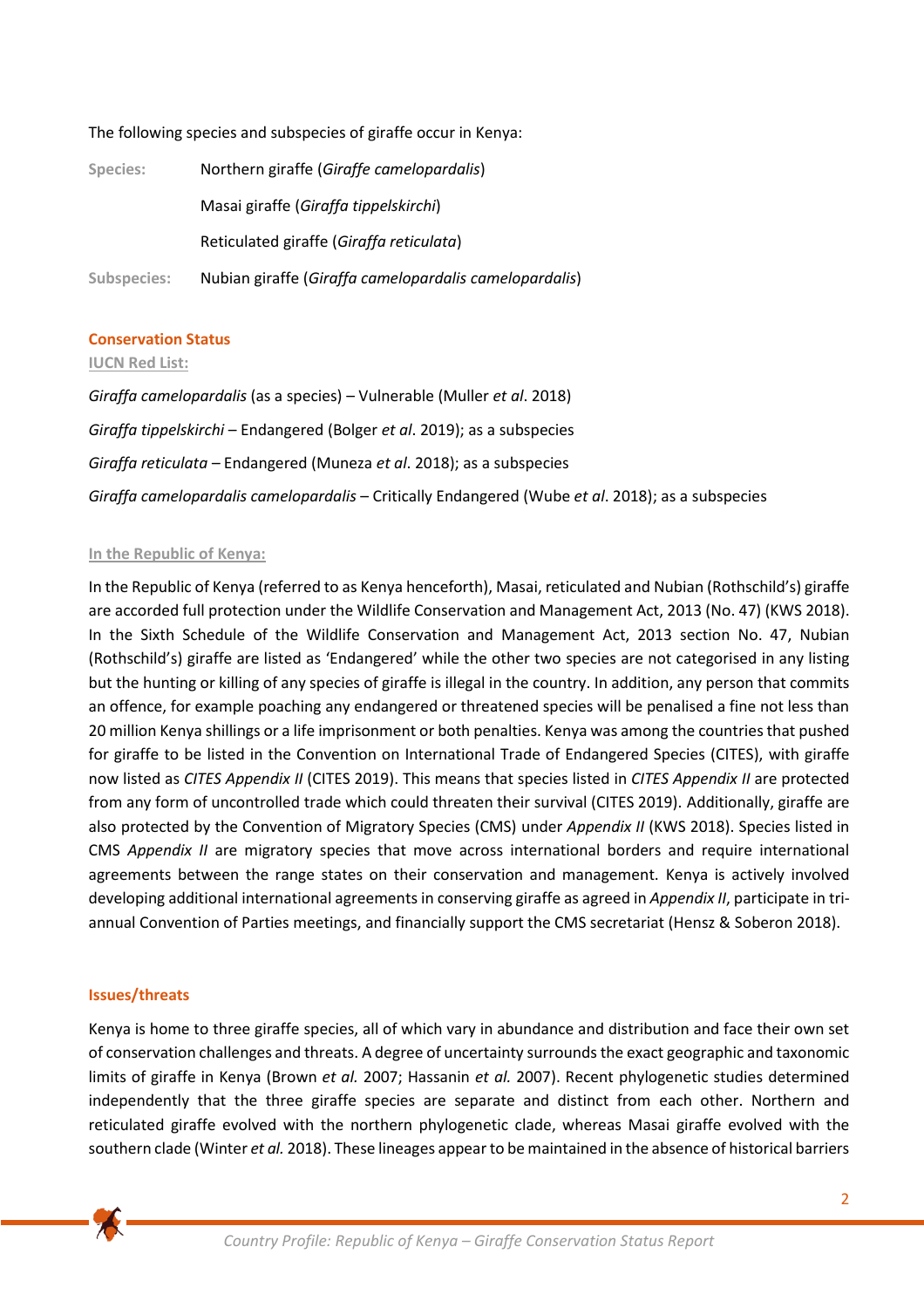to gene flow. Several cryptic mechanisms for maintaining what appears to be a long history of reproductive isolation have been suggested, however, this remains poorly understood (Brown *et al*. 2007). In Kenya, for example, the three species are found within different geographical ranges with natural barriers such as mountains and rivers, and artificial barriers such as fences preventing gene flow. However, recent studies by GCF and Senckenberg Biodiversity and Climate Research Centre (BiK-F) have revealed very low level and historic gene flow between Nubian and reticulated giraffe in some parts of northern Kenya.

Although many parts of East Africa remain unrivalled in diversity and abundance of wildlife, conservation efforts in the region face several challenges (Ogutu *et al*. 2011a). Kenya's human population has grown exponentially over the last century, with an estimated population density of 94 people per km<sup>2</sup>, which not only places intense pressure on the land, but also increases habitat encroachment and human wildlife conflict (AWF 2013; KWS 2019; Worldometer 2019). In addition, habitat fragmentation and degradation, illegal hunting, unsustainable land use practices, climate change, and tourism market volatility all pose serious threats to the survival of giraffe in Kenya (Muthiani 2001; Mizutani *et al.* 2003; Wanala 2005; Githiru *et al*. 2007; Fennessy & Brown 2008; Ogutu *et al*. 2011a; KWS 2019).

Of Kenya's total giraffe population, 70% is found outside of government protected areas on communal grazing lands and/or group ranches (Wanjala 2005; Githiru *et* al. 2007; O'Connor *et* al. 2019). In fact, most of Kenya's wildlife (65-70%) is found on communal and privately protected land, necessitating the need for people, livestock, and wildlife to co-exist and share the same natural resources (Wanjala 2005; Githiru *et al*. 2007; Ogutu *et al.* 2017). While poverty has been reduced in Kenya over the past ten years, it remains widespread across the country and is especially high in rangelands where the majority of Kenya's human population comprises of pastoralist groups relying on subsistence agriculture (AWF 2013; Pape & Mejia-Mantilla 2019). Farming often overlaps with critical wildlife habitat, degrading land and putting humans and wildlife at odds (AWF 2013). Additionally, as the country tries to build an infrastructure to support its growing population, it often comes at the expense of areas of rich biodiversity, including important wildlife habitat (AWF 2013).

### **Masai giraffe**

Masai giraffe are the most abundant giraffe species in East Africa (GCF 2019). However, the proliferation of the species in the southern parts of Kenya is threatened by wholesale changes in land-use and tenure, particularly the introduction of crop farming, logging, charcoal burning, development of urban centres that fragment habitats and disrupt wildlife movements, as well as illegal hunting for bushmeat (Ngene *et al*. 2001; KWS & TAWIRI 2010; Ogutu *et al.* 2011a).

For instance, in the Masai Mara Ecosystem, the decline of Masai giraffe has been attributed to habitat fragmentation and loss of wildlife dispersal areas, illegal hunting, as well as an increase of human settlements and land use changes (Hofer *et al.* 1996; Ottichilo *et al.* 2000; Ogutu *et al.* 2008, 2009, 2011a). The presence of livestock and increasing human activities has also negatively influenced the distribution of giraffe populations within the Masai Mara ecosystem (de Leeuw *et al.* 2001). Competition between livestock and wildlife will continue to intensify due to the rising number and the expanding distribution of shoats in the Mara ranches (Ogutu *et al.* 2011a). Additionally, expansion of pastoral settlements has been shown to depress the birth rate of giraffe (Ogutu *et al.* 2011a). An emerging culture change within the Masai community and/or influx of immigrants into Masai land, marked by changes in historical practices e.g., fencing of grazing areas, further exclude wildlife and disrupt their movement (KWS & TAWIRI 2010; Sakimba *et al.* 2016). It is important to document the ongoing changes within giraffe habitat range and help in policy making for future giraffe conservation and management.

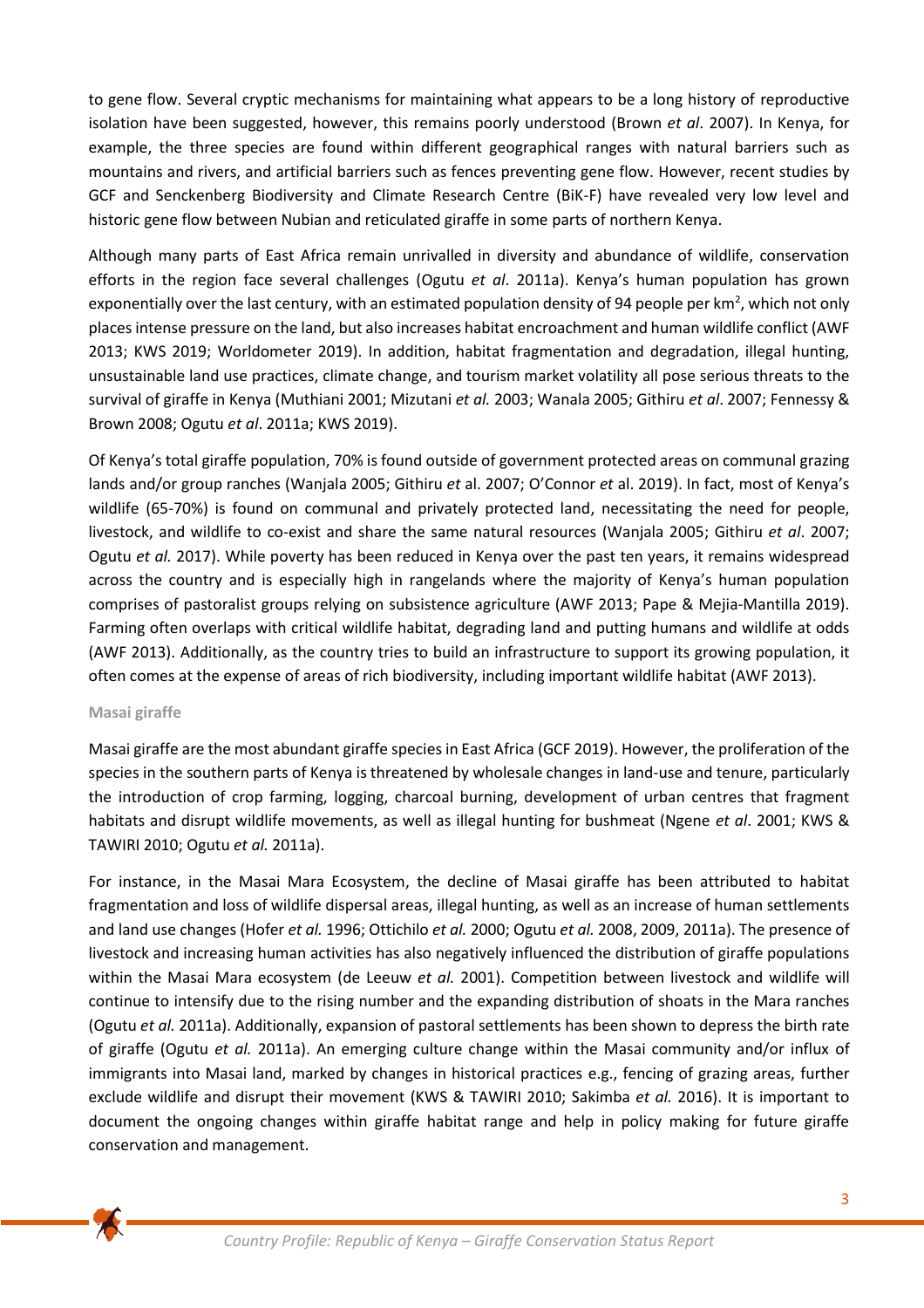Land use changes in the Athi-Kapiti Plains ecosystem have been accelerated by its proximity to the capital city of Nairobi and increased demand for residential and urban development areas (Obari 2008). Irrigated farmland rapidly encroaches into the wildlife dispersal areas of the Amboseli ecosystem leading to habitat loss and fragmentation and associated human-wildlife conflicts such as crop raiding by wildlife (KWS & TAWIRI 2010). Charcoal burning poses serious concerns as mature trees, which are key browse forage for giraffe, are targeted, resulting in loss of browse species and habitat degradation (KWS & TAWIRI 2010). To mitigate these threats, local communities should be involved in giraffe conservation and create the awareness on conserving habitats and forage.

Giraffe Skin Disease (GSD), an emerging disease of giraffe categorized by grey-scaly lesions on the giraffe's limbs, neck, and shoulders, is another potential threat to giraffe (Muneza *et al.* 2016). GSD in Masai giraffe is more prevalent in Tanzania with few cases in Kenya (Muneza *et al.* 2016). In Kenya, a photographic markrecapture study in the Masai Mara ecosystem performed by GCF identified a few potential cases of GSD infections on Masai giraffe in Isaaten (4), Siana (8) and Olderkesi (6) conservancies. Severe forms of GSD could potentially lead to increased vulnerability to lion predation of giraffe given that GSD lesions in Masai giraffe manifest on the forelimbs and may influence movement of affected individuals (Muneza *et al.* 2017). As such, there is need to further study GSD to understand long-term population effects of the disease.

# **Reticulated giraffe**

A review of giraffe history in East Africa reported that reticulated giraffe were killed for food during the Great War (Sidney 1965). Reticulated giraffe were also intensely hunted by the local population and Dutch colonists for their hides (Sidney 1965; East 1999). Large parts of the reticulated giraffe range in the north of the country were virtually unprotected (East 1999). Armed conflicts have plagued northern Kenya for decades, with civil unrest and terrorist activities originating from southern Ethiopia and Somalia further adversely affecting the species' range (Mizutani *et al.* 2003; Fennessy & Brown 2008). After the fall of the Republic of Somalia in the early 1990s, there was a large influx of refugees into northern Kenya, that led to loss of wildlife habitat, an increase in consumption of bushmeat and an upsurge of illegal hunting, exacerbated by the widespread availability of firearms in northern Kenya (de Leeuw 2001; Githiru *et al.* 2007). Wildlife hunting was a common subsistence activity in Turkana in the late 1980s.

In 1998, the Director of the Kenya Wildlife Services (KWS) suggested that the bushmeat industry intensified following an earlier rise in the price of domestic meat (du Leeuw 2001). Subsequently, reticulated giraffe populations outside of protected areas were under increasing pressure from illegal hunting, increased settlements/expanding farmlands, and other anthropogenic activities such as charcoal burning, wood cutting and sand harvesting (Ottichilo *et al.* 2000; Mizutani *et al.* 2003; Dahiye 2005; Githiru *et al.* 2007; Wildlife Direct 2013). Human settlements in areas such as Laikipia County have blocked wildlife migratory corridors, leading to intense human‐wildlife conflict (Litoroh *et al.* 2010; Kinnaird *et al.* 2012).

### **Nubian giraffe**

Nubian giraffe have largely been diminished and pushed out of their natural range by illegal hunting, agricultural development, human encroachment and habitat destruction and fragmentation (Sidney 1965; Brenneman *et al.* 2009). This resulted in the eradication of almost all known wild natural populations of Nubian giraffe in Kenya (Fennessy & Brenneman 2010; Muller 2011; GCF 2019). Countrywide extra-limital translocations of Nubian giraffe occurred in the 1960s and 1970s. Most of these introductions were into private fenced wildlife areas (Brenneman *et al.* 2009). Introduction into confined areas has resulted in habitat-

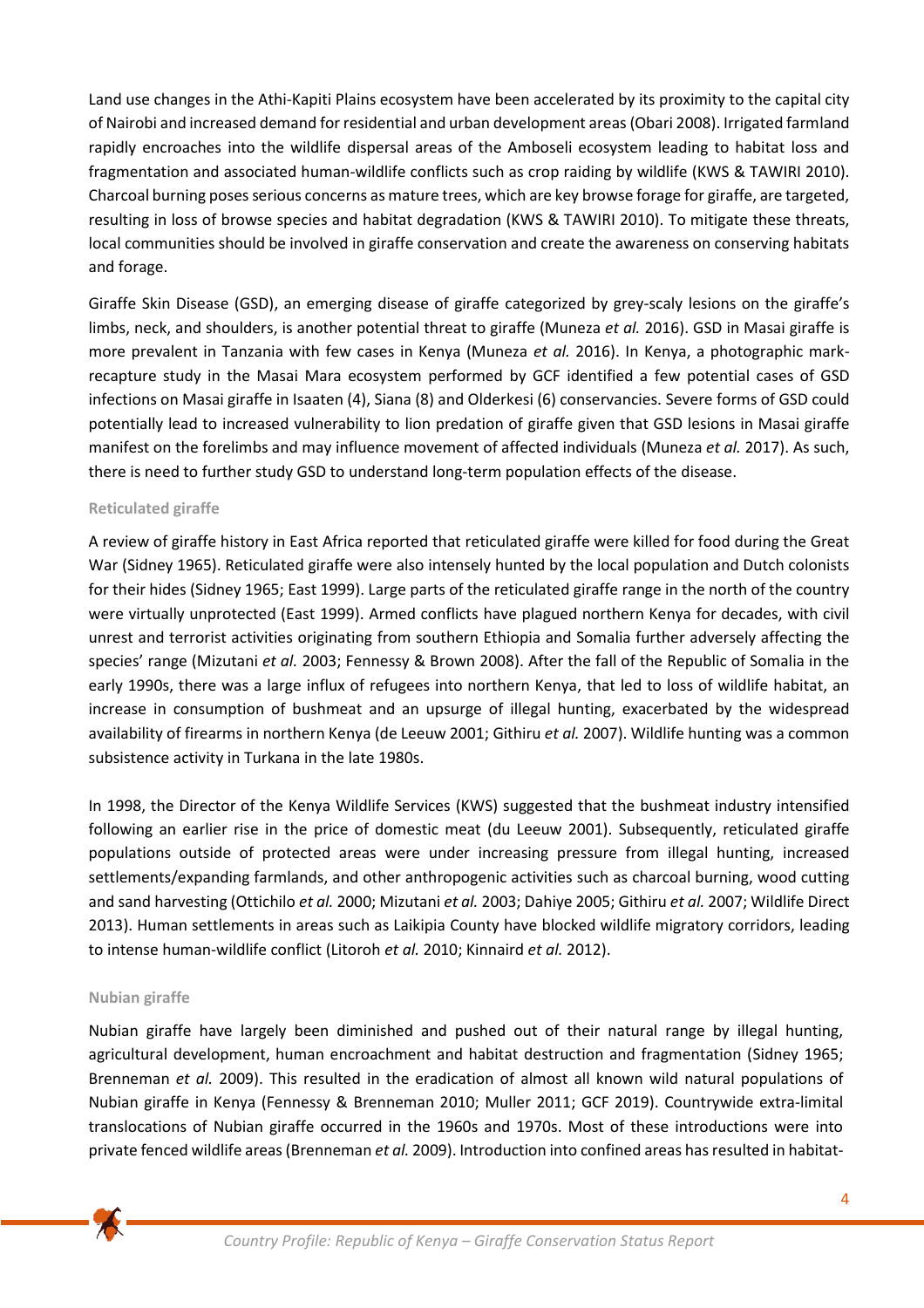specific threats common for small, isolated populations which could result in further population decline (Brenneman *et al.* 2009). Specifically, in Lake Nakuru National Park, there were possible dietary complications reported in some of the young Nubian giraffe (Brenneman *et al.* 2009). Their introduction to and confinement within Lake Nakuru National Park resulted in overconsumption and declining numbers of preferred acacia trees, which resulted in highly concentrated tannin levels occurring in the remaining forage. This might have

compromised the giraffe's nutrition, causing them to be weakened and potentially making them easier prey for the park's lion population (Brenneman *et al.* 2009). Another concern for any small population in a confined area is genetic inbreeding and/or reduced genetic diversity (Brenneman *et al.* 2009), though this has not been recorded in any of the giraffe populations.

Human-wildlife conflict is another factor affecting this subspecies, especially in areas surrounding protected areas. Inadequate staffing and patrolling, vandalism, and lack of fence maintenance in Ruma National Park allow adjacent communities 'easy' access to the park and at the same time allow giraffe to enter human settlements and destroy crops (Awange *et al.* 2004). Wildfire outbreaks in Ruma National Park are a result of fires set on community lands adjacent to the park and this further destroys/reduces giraffe habitat (KWS per. comm.). Additionally, illegal hunting for medicinal use, meat and skins remains a concern (Muller 2011). A major loss of Nubian giraffe is disease, with an anthrax outbreak occurred at the Mwea National Reserve in 2011 killing at least 11 giraffe (Kaitho *et al.* 2013).

# **Estimate population abundance and trends**

### **Historic**

# **Masai giraffe**

Giraffe formerly occurred widely throughout Kenya, with Masai giraffe occurring mainly along the border of Tanganyika, current day Tanzania (Dagg 1962). In 1958, there were an estimated 750 Masai giraffe on the Mara Plains and in the surrounding hills (Darling 1960). In the late 1970s, they numbered more than 6,500 in the Masai Mara Ecosystem (including the Masai Mara National Reserve and adjoining group ranches) (Ottichilo *et al.* 2000). However, by 1994, there were only an estimated 340 giraffe in the Masai Mara National Reserve and 1,370 individuals on the adjoining ranches (East, 1999). Giraffe numbers in the Masai Mara Ecosystem declined by 79% in the 20-year period between 1977 and 1997 (Ottichilo *et al.* 2000). Two total ground counts of the Masai Mara Ecosystem were conducted in 1999 and 2002, with the former including the central portion of the reserve, the western part of Koyiaki Group Ranch, the western part of Lemek Group Ranch and the southwestern half of Ol Chorro Oirowua (Reid *et al.* 2003). A total of 583 giraffe were recorded for the entire study area, including 384 giraffe on the group ranches, and 199 individuals in the reserve (Reid *et al.* 2003). The 2002 survey was expanded to include the Mara Triangle, the entire Koyiaki Group Ranch, the western corner of Siana Group Ranch, south-western Ol Kinyei Group Ranch, and the entire reserve except for the densely vegetated south-eastern corner (Reid *et al.* 2003). A total of 880 giraffe were recorded for the entire study area, including 566 giraffe on the group ranches and 314 in the reserve (Reid *et al.* 2003). When only comparing the overlapping area for the 1999 and 2002 counts, a slight increase – possibly from local migration - from 583 to 621 giraffe was observed between the years. However, by 2003 the giraffe numbers dropped by more than 50% in the greater Masai Mara Ecosystem, attributed to the reduced rainfall and rising temperature resulting to inadequate forage (Ogutu *et al.* 2008). Giraffe remained more abundant on the adjoining pastoral ranches than inside the Masai Mara National Reserve (Reid *et al.* 2003; Ogutu *et al.* 2011a).

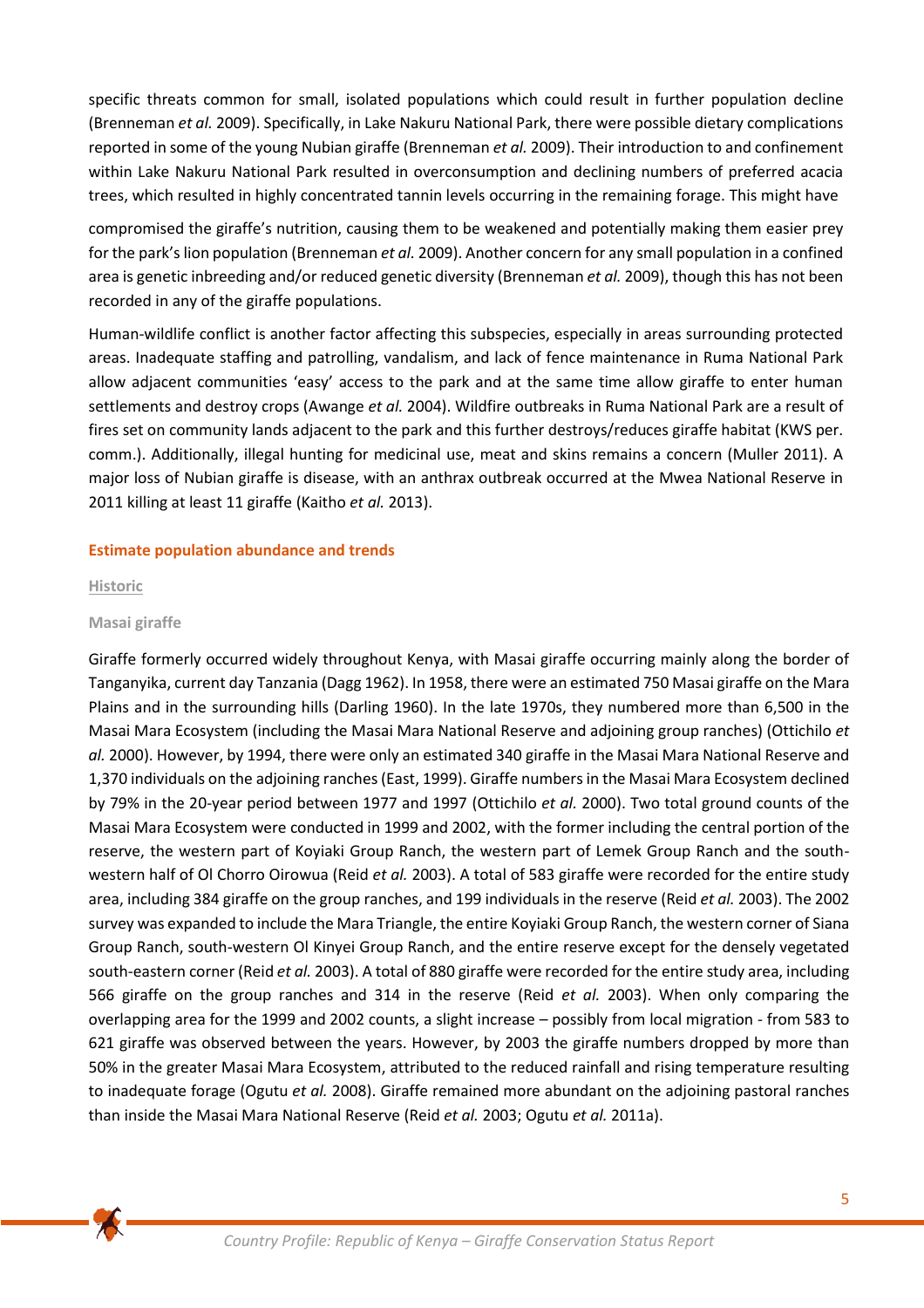Game census estimates of Masai giraffe in the Nairobi National Park between 1960-1963 ranged from 66 to 124 giraffe, with a mean of 83 (Foster 1966). During a three-year study of giraffe in the park (1965 to 1968), 250 individuals were individually identified (Foster & Dagg 1972). The southern boundary of Nairobi National Park is unfenced and open to the Kitengela Conservation Area and the Athi-Kapiti Plains. There is considerable movement of giraffe across this boundary and only about 70‐125 individuals were present inside the park at any one time. In 1994, an estimated 100 giraffe were present in the Park (Foster & Dagg 1972; East 1999).

Road strip and aerial sample counts estimated 750 Masai giraffe in the Tsavo East National Park in the early 1970s (Leuthold & Leuthold 1978). Aerial surveys and field observation data between 1991 and 1994, covering an extensive area between Shimba Hills National Reserve and the surrounding coastal rangelands, estimated 1,930 giraffe (East 1999).

Combined, the Masai giraffe population in Kenya was estimated as ~32,000 countrywide in 1977 (Bolger *et al.* 2018). The population declined to 31,611 between 1977 and 1980 (Bolger *et al.* 2018). In 1999, Masai giraffe still occurred widely in protected areas and unprotected rangeland in southern and eastern Kenya, with an estimated total population of 17,330 individuals (East 1999). Of these, an estimated 2,530 giraffe occurred in protected and 14,800 outside of protected areas (East 1999).

# **Reticulated giraffe**

Reticulated giraffe formerly occurred in the north and east of Kenya, including the arid parts of the northern regions (Dagg 1962). Aerial surveys of the Ewaso Nyiro Basin in the Laikipia County estimated the occurrence of some 6,398 reticulated giraffe in 1977 (Muchoki 2000). Laikipia County comprises of private wildlife conservancies, commercial cattle ranches and traditional pastoralist communities, and forms part of the Greater Ewaso Ecosystem (Kinnaird *et al.* 2012). In 1990, this population declined to an estimated 5,410 individuals and further down to 2,118 individuals in 1994 (Muchoki 2009; Shorrocks & Croft 2009). However, in 1997, the population increased to 2,903 individuals. Over a period of 20 years, between 1977 and 1997, the population had declined by approximately more than 50% (Muchoki 2009; Shorrocks & Croft 2009). Giraffe population in the Laikipia County was estimated at 1,856 individuals in 1998 and 1,498 in 1999 (Georgiadias 2007b). Approximately 1,543 reticulated giraffe occurred in the Laikipia County in 2000, and dropped to an estimated 1,433 giraffe in 2001 (Georgiadis *et al.* 2007b; Kinnaird *et al.* 2012).

In 1991, some 30 reticulated giraffe found a refuge along the Tana River, close to the town of Garissa in the Garissa County (Githiru *et al.* 2007). The Garissa Community Giraffe Sanctuary (also known as Bour Algi Giraffe Sanctuary) was established in 1999 to protect reticulated giraffe in the area (Dahiye 2005). The Garissa Community Giraffe Sanctuary has improved security for reticulated giraffe in Garissa County in north eastern Kenya. Since its establishment in 1999, more giraffe have immigrated into the sanctuary from other parts of the county where illegal hunting was rampant (Githiru *et al.* 2007; Hussein 2009). By 2003, the giraffe population had increased to over 300 individuals (Dahiye 2005; Wildlife Direct 2013).

In 1995, more than 300 reticulated giraffe were estimated to occur in Marsabit National Park in Marsabit County in northern Kenya (East 1999). At the same time, Meru National Park, together with the adjacent Kora National Park and Rahole and Bisanadi National Reserves, were home to an estimated 200 reticulated giraffe (East 1999).

In 2001, a wildlife survey of the Greater Ewaso Ecosystem in northern Kenya estimated the reticulated giraffe population at 966 individuals (Kinnaird *et al.* 2010). The Greater Ewaso Ecosystem is bounded by the Rift Valley in the west, Mount Kenya, and the Aberdare Highlands in the south, and comprisesthe Laikipia County,

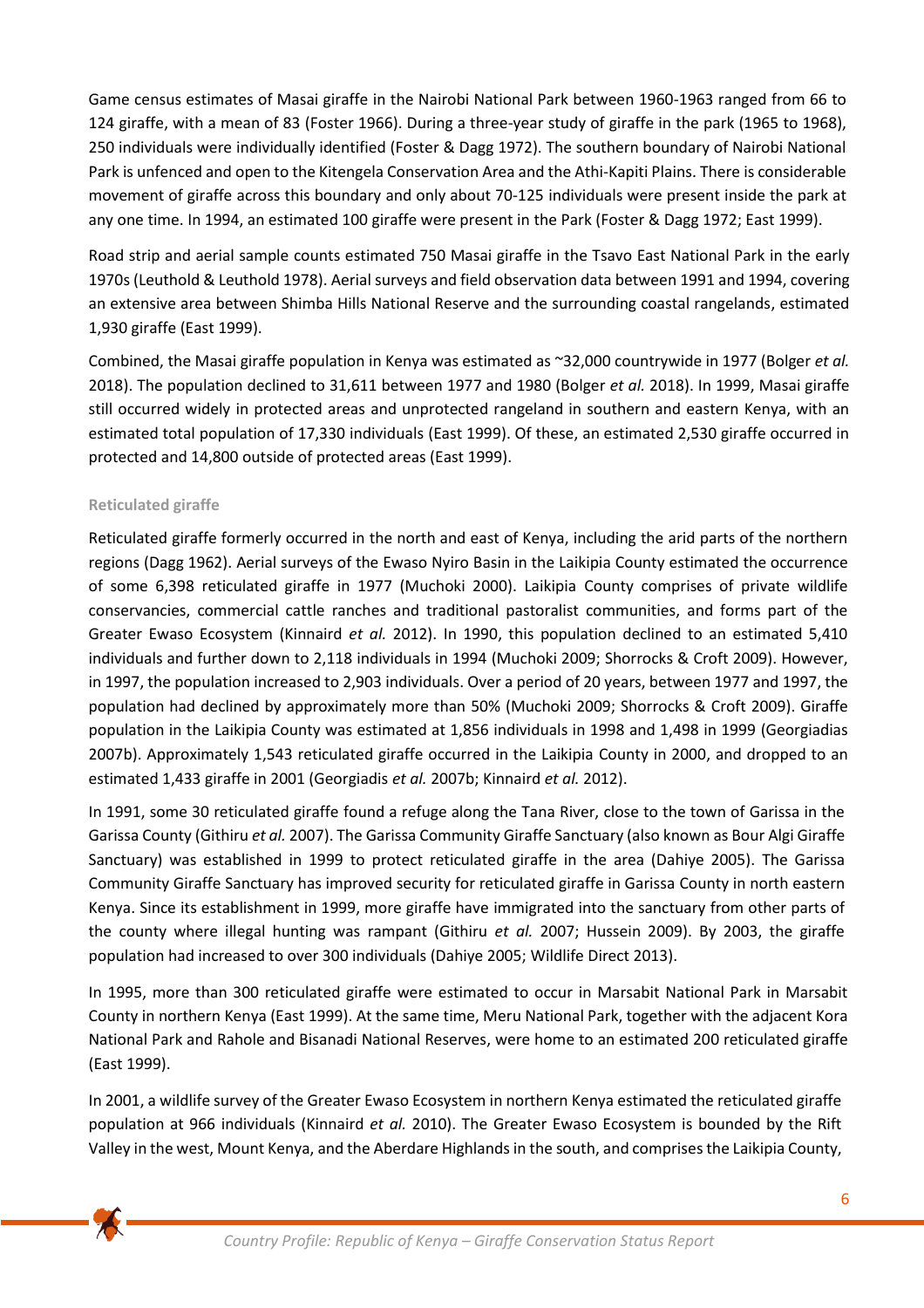a large part of the Samburu County and a small portion of the Isiolo County. However, for the purpose of this count, the Laikipia County and the Lewa and Lorogi areas were excluded (Kinnaird *et al.* 2010).

Several total counts of wildlife in the privately owned Lewa Wildlife Sanctuary (also known as Lewa Downs) in northern Kenya have been conducted since the 1970s (E. Kisio pers. comm.). In 1977, 190 reticulated giraffe were counted, while annual counts conducted between 1990 and 1999 showed the population fluctuating between 186 and 588 individuals, although an overall decline was noted (Fig 2).

By the late 1990s, reticulated giraffe still occurred widely in northern Kenya, north of the Tana River and east of the Rift Valley (East 1999). Most of the reticulated giraffe population occurred on unprotected rangeland, particularly in the Wajir, Garissa and Marsabit Counties, with relatively small numbers occurring in protected areas (East 1999). More than 575 reticulated giraffe occurred in protected areas, while an estimated 26,970 individuals occurred outside of protected areas, equating to a total estimate of 27,540 reticulated giraffe in the country (East 1999).

In 1977, reticulated giraffe population was approximately 40,910 countrywide (Ogutu *et al.* 2016). The population declined to 26,206 in 1990 and later 28,115 by 2000 (Ogutu *et al.* 2016; Muneza *et al.* 2018). The population decrease is likely a result of illegal hunting and habitat loss during this period (Ogutu *et al.* 2016).

# **Nubian giraffe**

Nubian giraffe are one of the most imperilled extant giraffe subspecies (Fennessy & Brenneman 2010). Nubian giraffe inhabited the region from the Rift Valley of west-central Kenya across Uganda to the Nile River and (possibly) northward into southern Sudan (Dagg & Foster 1976; Lydekker 1903). Their numbers declined so drastically that only a few hundred individuals remained by the 1960s (Fennessy & Brenneman 2010). The subspecies was effectively saved from extinction in Kenya by several conservation and translocation efforts implemented in the 1970s, which resulted in the establishment of new populations in enclosed, protected areas (Fennessy & Brenneman 2010). In Kenya between the mid-1970s and 1990s, the subspecies has been introduced into Lake Nakuru National Park (17), Ruma National Park (27), Yodder Farm (6), Soysambu Conservancy (2), and Giraffe Centre (2) (Giraffe Centre and KWS pers. comm.; Fennessy and Brenneman, 2010). More recently, the subspecies was re-introduced into Mount Elgon (21), Kitale Farm, Nasalot National Reserve, Sergoit Kruger Farm (10) and Ruko Conservancy (8).

In the late 1980s, 17 Nubian giraffe were translocated from Soi Ranch to Lake Nakuru National Park (Awange *et al.* 2004). In 1994, the estimated (extralimital) Nubian giraffe population in Lake Nakuru National Park was 153 individuals (Brenneman *et al.* 2009). It subsequently declined to 62 individuals in 2002 – a failure in recruitment of offspring into the gene pool (Brenneman *et al.* 2009). This decline could have been caused by drought due to the 1994 El Nino leading to low forage browse (Brenneman *et al.* 2009). Diet complications due to over browsing resulting in high concentration of tannin levels could have also contributed to giraffe decline.

In 1980s, six giraffe were translocated to Yodder Farm in Embu County from Soi Ranch (KWS pers. comm.). By mid 1990s, the population Yodder farm had bred over and grew to 24 individuals (Giraffe Centre and KWS pers. comm.). In 1983, 27 Nubian giraffe were translocated from Soi Ranch in Kenya's Rift Valley to Ruma National Park (Awange *et al.* 2004). The population increased to approximately 40 individuals in 1994 (East, 1999) and was estimated to number 69 individuals by 1999 (Awange *et al.* 2004).

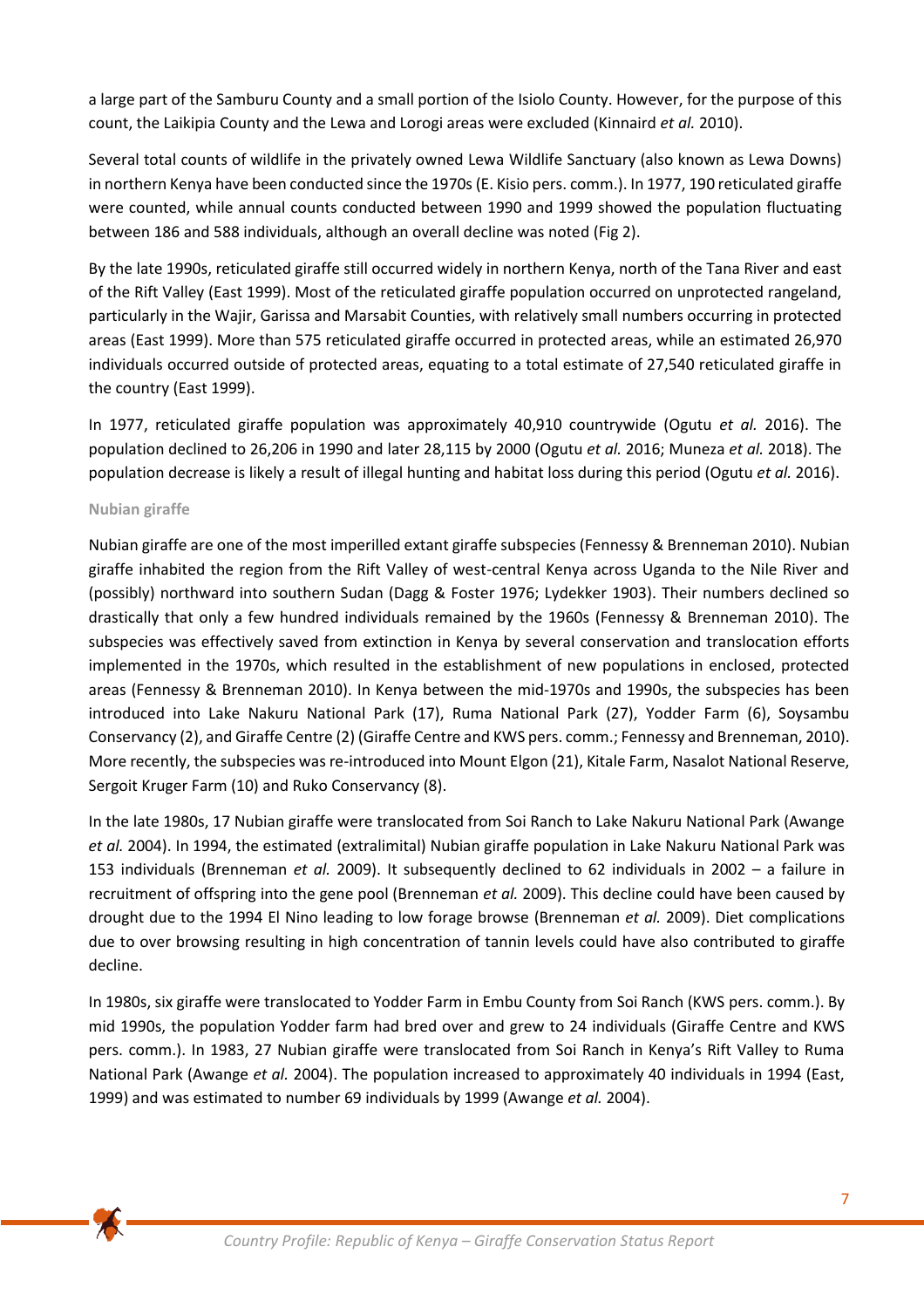In summary, the countrywide Nubian giraffe population in Kenya was estimated as 130 in 1970s and only found in Soi Ranch (Fennessy & Brenneman 2010). Due to land fragmentation and conversion of giraffe habitat to human settlements, giraffe from Soi Ranch were translocated successfully to different habitats across the country. This led to the Nubian giraffe population to increase to approximately 450 individuals in the early 2000s.

## **Current**

## **Masai giraffe**

The population in Masai Mara ecosystem in 2007 was estimated to be 961 which increased to 1,619 by 2010 and then to 2,607 individuals by 2017 (Fig 1; KWS 2018). During the 2017 KWS census, most of the giraffe populations were found in the community conservancies and dispersal areas: 1,682 (64.5%) and 490 (18.8%) respectively (KWS pers. comm.). Masai Mara National Reserve and Mara Triangle had the smallest population 292 (11.2%) and 143 (5.4%) respectively (KWS pers. comm.). A recent photographic mark-recapture survey conducted in the Masai Mara ecosystem between 2019 and 2020 by GCF estimates the population of Masai giraffe to be a minimum of 3,073 individuals. These findings further support previous studies showing there are more giraffe in the conservancies compared to Masai Mara National Reserve and Mara Triangle.

Annual counts of Masai giraffe in Nairobi National Park conducted between 2000 and 2008 showed population fluctuations between 58 and 104 individuals (Obari 2008). These oscillatory changes in giraffe numbers were likely a result of both immigration and emigration between Nairobi National Park and the communal ranches south in the Athi-Kapiti Plains (Obari 2008). This is consistent with the giraffe population trends previously in the Park and suggests they have remained stable. A survey of Nairobi National Park in 2012 estimated the Masai giraffe population at 80 individuals (FONNAP 2013). With the park's open border to the Athi‐Kapiti Plains, considerable movement of giraffe occurs across these landscapes and as shown historically, the population is likely to be larger. While little data on giraffe numbers across this ecosystem is available, some 300 giraffe reportedly occur in the Machakos Ranches (KWS 2018). In 2018, it was estimated that there are 112 giraffe in the Park, 303 giraffe in Athi-Kapiti and Machakos ranches, and 47 giraffe in Maanzoni-Malinda and Mwalimu Ranches (KWS 2018). In 2020, an aerial survey conducted in the Machakos ranches and Athi-Kapiti Plain in Machakos and Kajiado counties respectively observed 317 giraffe (Mukeka *et al.* 2021).

Cross-border aerial total counts of the Amboseli National Park and Namanga-Magadi areas (including five surrounding group ranches: Kimana/Tikondo, Olgulului/Olararashi, Selengei, Mbirikani and Kuku) in southern Kenya, and West Kilimanjaro and Natron landscape in northern Tanzania, were conducted in 2010 (KWS & TAWIRI 2010). An estimated 4,164 Masai giraffe occurred in the entire area, of which 3,063 where observed in Kenya (KWS and TAWIRI 2010). It is important to note wildlife does move within the entire area and across the border into Tanzania depending on seasonality and forage availability (KWS & TAWIRI 2010). A previous total aerial count of large mammals of the Amboseli Ecosystem, conducted in 2007 reported the occurrence of 1,458 individuals (Ngoru & Mwangi 2007; KWS & TAWIRI 2010). In comparison to this, 1,991 giraffe were counted in the same area during the 2010 count (KWS & TAWIRI 2010). In 2013, KWS counted 1,577 giraffe in the Namanga-Magadi Ecosystems and 3,470 in the Amboseli Ecosystem (KWS 2018). In 2018, an aerial survey study reported that the population of giraffe in Amboseli had increased to 3,784, while in the Namanga-Magadi ecosystem the population had declined to 1,329 giraffe (Muteti *et al.* 2018).

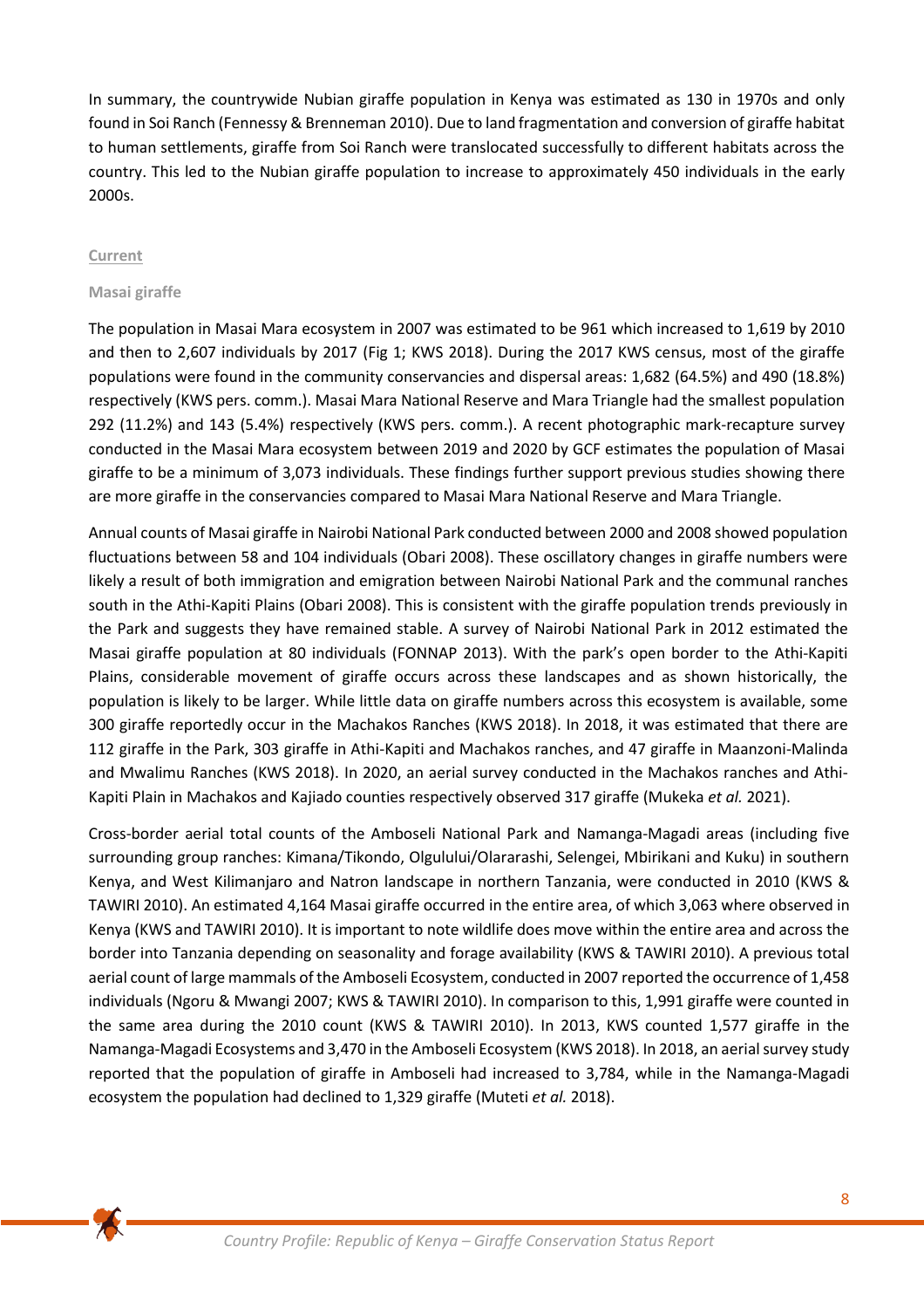Total aerial counts of the Tsavo-Mkomazi Ecosystem, comprising of Kenya's Tsavo East, Tsavo West and Chyulu Hills National Parks and surrounding private ranches, as well as the Mkomazi National Park in Tanzania, were conducted in 2005 (Omondi & Bitok 2005). A total of 1,584 Masai giraffe were counted of which 1,522 occurred in Kenya (Omondi & Bitok 2005). Of these, 542 giraffe were counted in Tsavo East National Park, 568 in Tsavo West National Park, 153 in Galana, 148 in Taita and 111 in other blocks (Omondi & Bitok 2005). In 2008, total aerial counts of the same area were conducted, and counted a total of 2,450 Masai giraffe of which 2,379 occurred in Kenya (Omondi *et al.* 2008). Of these, 681 giraffe were counted in Tsavo East National Park, 678 in Tsavo West National Park, 534 in Chyulu Hills National Park, 95 in Galana, 193 in Taita and 150 in other blocks

(Omondi *et al.* 2008). In 2011, total aerial counts in the Tsavo‐Mkomazi Ecosystem were conducted (Ngene *et al.* 2011). An estimated 2,055 Masai giraffe were counted of which 1,935 occurred in Kenya (Ngene *et al.* 2011). Of these, 392 giraffe were counted in Tsavo East National Park, 691 in Tsavo West National Park, 292 in Chyulu Hills National Park, six in South Kitui Nature Reserve, 93 in Galana, 282 in Taita and 179 in other blocks (Ngene *et al.* 2011). Compared to data from past aerial counts, the larger ecosystem's giraffe population increased by 55% from an estimated 1,148 animals in 1999 to 2,055 in 2011 (Ngene *et al.* 2011). A recent aerial survey in 2017 by KWS estimates there are 4,323 individuals in Tsavo-Mkomazi ecosystem with a total of 4,068 individuals found in Kenya – a significant increase from 2,891 in 2014 (KWS 2018). From the survey, 889 giraffe were found in Tsavo East National Park, 1,389 in Tsavo West National Park, 48 in Chyulu National Park, four in South Kitui National Park, 84 in Galana, 510 in Taita, 321 in Rombo and 321 in other blocks (Ngene *et al.* 2017).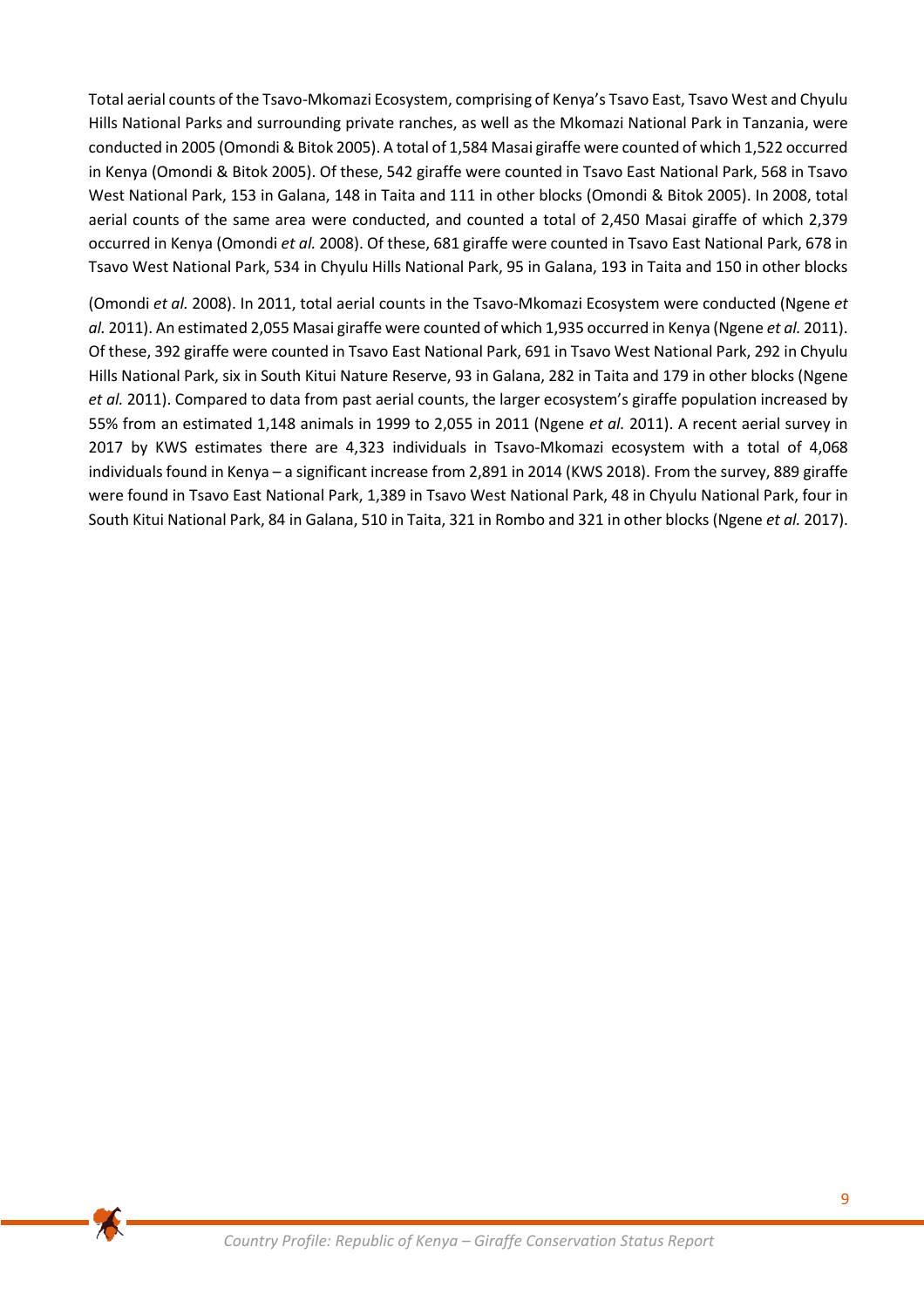

**Fig 1**. Estimated population numbers for Masai giraffe between1958-2020 in the major ecosystems in Kenya. Ecosystems with inconsistent survey data over the given timeline are included in the rangewide summary instead (this includes ranches and parks within Naivasha-Nakuru ecosystem).

An estimated 620 Masai giraffe resided across the Nakuru County in 2013 (KWS 2018). Of these, an estimated 40 individuals occur in the Nakuru Wildlife Conservancy, 225 in the Oserian Wildlife Conservancy, and 61 in Hell's Gate National Park, while the remaining 294 mostly occur on surrounding private ranches (KWS 2018). In 2017, the population of Masai giraffe in Nakuru-Naivasha ecosystem was ~529, a slight decline from the previous estimates in 2013 (KWS 2018).

Currently, the total population of Masai giraffe in Kenya is estimated at 15,790 individuals - a 68% decline from a historic 32,000 individuals over approximately the last 38 years (KWS 2018; Bolger *et al.* 2019).

 $\blacktriangleright$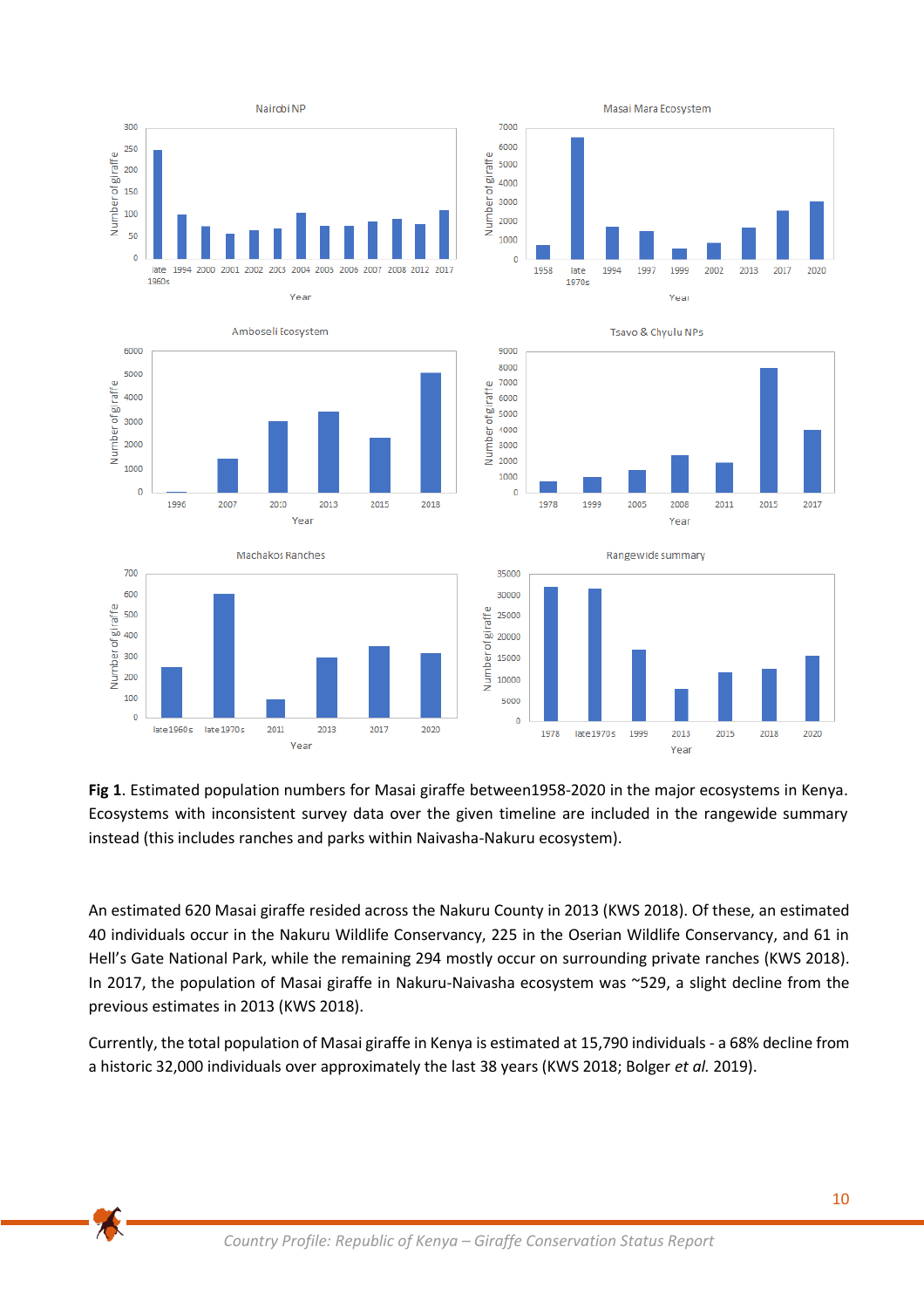## **Reticulated giraffe**

The current range of reticulated giraffe extends from central Kenya northwards into Ethiopia and possibly Somalia (Shorrocks & Croft 2009). An estimated 1,720 giraffe occurred in Laikipia County in 2002, while the population was estimated at 1,597 individuals in 2003 (Georgiadis *et al.* 2007b). In 2008, aerial counts estimated Laikipia's giraffe population at 1,931 individuals (Kinnaird & Ojwang' 2008). In 2010, reticulated giraffe in the Greater Ewaso Ecosystem were estimated at 2,366 individuals (Kinnaird *et al.* 2010). Of these, 1,432 giraffe occurred in Laikipia County (Kinnaird *et al.* 2010). Although three times smaller in area, Laikipia holds a larger population of giraffe than the rest of the Ewaso Ecosystem. The 2012 aerial count of Laikipia County estimated the giraffe population at 1,105 individuals, a population decline of 36% from the 2001 count (Kinnaird *et al.* 2012).

In 2011, aerial total counts of Ijara and parts of Fafi, Lamu and Garissa Counties in Kenya's North Eastern Province, estimated 1,666 reticulated giraffe in the area (King *et al.* 2011). Of these, an estimated 400 giraffe resided in the Garissa Community Giraffe Sanctuary (Hussein 2009; Wildlife Direct 2013). Similar numbers of reticulated giraffe were expected to occur north of Garissa, between Sankuri, Rahole and Balambala (Hussain pers. comm.). In 2015, the numbers increased to 1,974 in Lamu (KWS 2018). In Garissa, the population increased to 4,356 individuals in 2016 (KWS 2018). Anecdotal information suggests that there more than 500 reticulated giraffe in the Wajir County, while less than 400 reticulated giraffe may have occurred in Mandera County in 2013 (KWS 2018).

In 2002, 150 reticulated giraffe occurred in the Sweetwaters Game Reserve on the plains of Mount Kenya (Birkett 2002). The Sweetwaters Game Reserve was later extended to create the Ol Pejeta Conservancy and aerial surveys of the conservancy between 2005 and 2011 estimated a range of 132 to 178 giraffe. Annual total counts of wildlife species in the Lewa Wildlife Conservancy conducted in 2013 estimated the reticulated population at 204 individuals (Ol Pejeta Conservancy 2011). In 2017, there were 277 giraffe in Ol Pejeta Conservancy (Ol Pejeta Conservancy pers. comm.).

Aerial total counts of wildlife in the south eastern part of Samburu County were conducted in 2005 and comprised of Samburu, Shaba and Buffalo Springs National Reserves among other communal areas (Ihwagi & Douglas-Hamilton 2005). A total of 317 reticulated giraffe were recorded, 33 occurred in Shaba National Reserve, 40 in Samburu National Reserve, 44 in Buffalo Springs National Reserve and 108 in the Namunyak Community Wildlife Conservancy. The remainder were scattered throughout Kalama, Sera, Westgate, Klipsing and Lekuruki community wildlife conservancies and surrounding areas (Ihwagi & Douglas-Hamilton 2005).

Total aerial counts of the Samburu-Laikipia Ecosystem and parts of the Marsabit County were conducted in 2008 (Litoroh *et al.* 2010). The census area comprised the Isiolo, Laikipia, Imenti, Meru North and Samburu Counties, Samburu, Shaba and Buffalo Springs National Reserves, several community conservation areas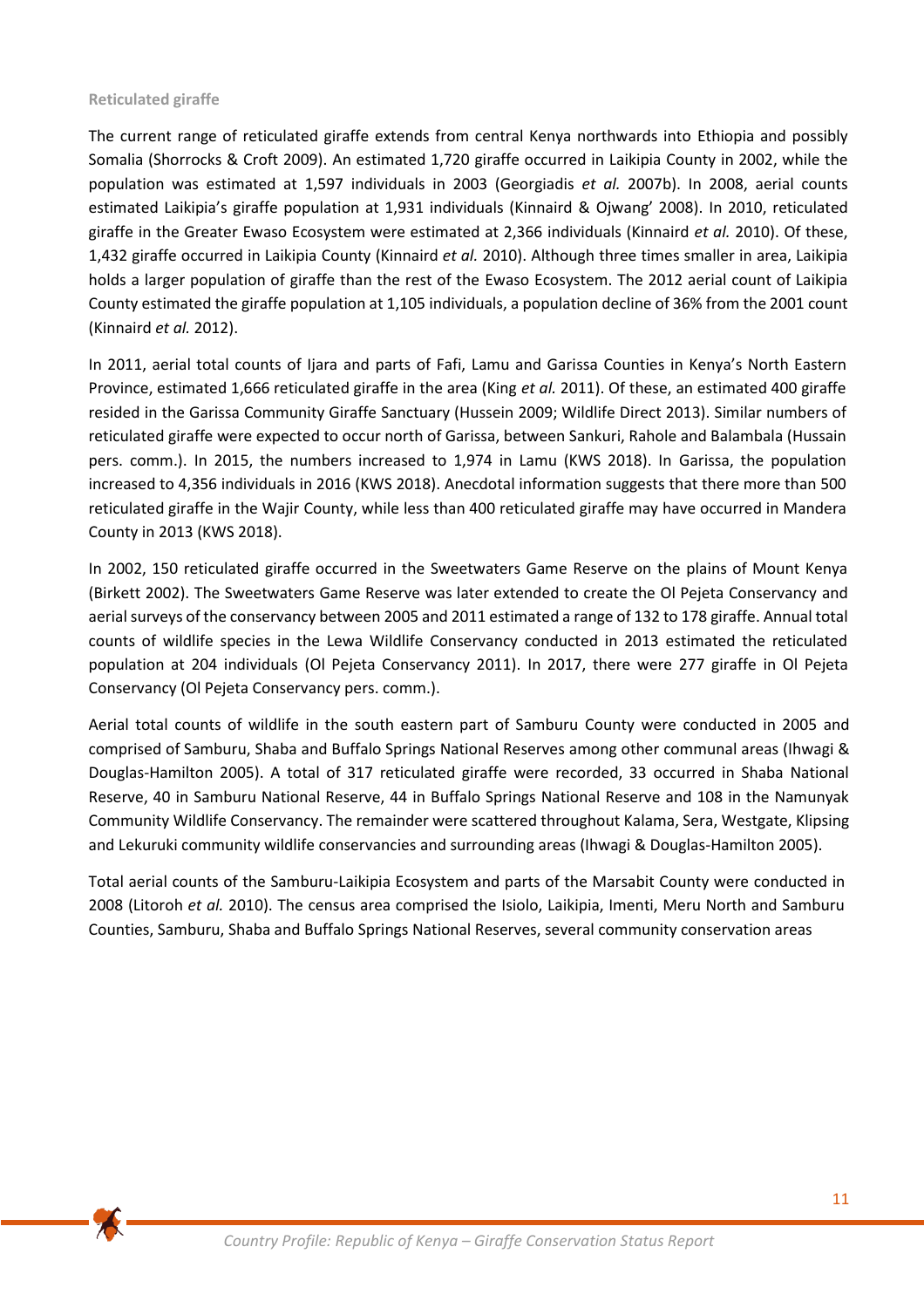

**Fig 2**. Estimated population numbers for reticulated giraffe by counties, ecosystems and country-wide in Kenya 1977-2020. Smaller populations with inconsistent data reporting (LIST SITES HERE IF APPLICABLE) are included in the range-wide summary.

本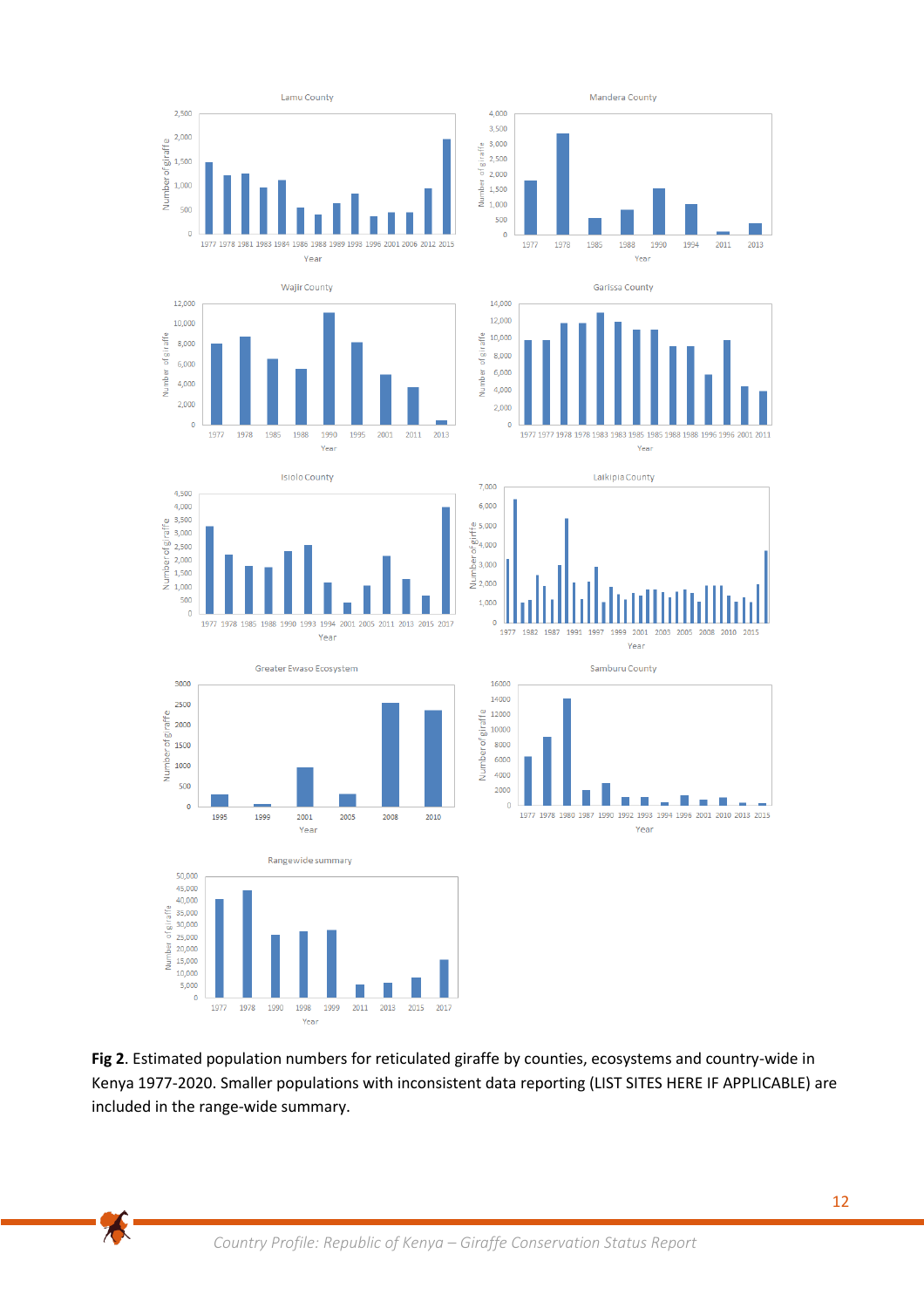(Namunyak, Kalama, Meibae and Il Ngwesi), government-owned trust land, forest reserves, private ranches and sanctuaries, and agricultural settlements (Litoroh *et al.* 2010). A total of 2,557 reticulated giraffe were observed (Litoroh *et al.* 2010).

In 2011, approximately 5,528 reticulated giraffe were estimated in Kenya, and increasing to 6,500 by 2013, then 8,561 individuals in 2015 (KWS 2018; Muneza *et al.* 2018). The population has since been estimated at approximately 15,807 individuals (KWS 2018). The reticulated giraffe population increase in recent years is attributed to better surveys, monitoring, previous undercounts and lack of reporting/surveys. Additionally, increased awareness and communication amongst key stakeholders in reticulated giraffe range has contributed to the increase in numbers. Despite the recent increase, the reticulated giraffe population has overall declined from 44,345 in 1978 to current estimates, representing a decrease of XX%. The general population decrease over the years has been attributed to habitat loss (due to change in land-use in giraffe habitat range) and quality of the habitat deteriorating, and illegal killing for bushmeat and increasing social status (Muneza *et al.* 2018).

# **Nubian giraffe**

In Ruma National Park, 75 Nubian giraffe were estimated in 2002, increasing to 130 individualsin 2011 (Awange *et al.* 2004; Muller 2011). A KWS road count estimated approximately 176 individuals in 2016 (Muneza and Muruana, 2017). Most recently, in 2018 275 individuals were identified from a photographic mark-recapture survey conducted by GCF partnering with African Fund for Endangered Wildlife (AFEW) (Muneza *et al.* 2017a).

In 2000, some giraffe of the 24 in Yodder Farm were translocated to Mwea National Reserve due to the small size of the Farm which could not sustain the rapidly growing population (KWS pers. comm.). In 2004, due to the increasing human-wildlife conflict with the adjacent community, Yodder Farm management requested KWS to move remaining giraffe in the Farm to Mwea National Reserve. At the time of translocation, six giraffe remained in the Farm (Giraffe Centre & KWS pers. comm.). In 2011, an anthrax outbreak in Mwea National Reserve resulted in the death of 11 Nubian giraffe (Kaitho *et al.* 2013). Before the anthrax outbreak, there were an estimated 44 individuals (Kaitho *et al.* 2013). The outbreak was controlled by rapidly incinerating all carcasses and 20 of the remaining 33 giraffe were vaccinated against anthrax and black quarter (clostridial infection) to prevent further losses and provide adequate herd immunity (Kaitho *et al.* 2013)*.* Thirty-four giraffe were counted in 2014 and this had increased to an estimated 51 individuals following a photographic markrecapture survey of the GCF and AFEW (Muneza *et al.* 2017a). The population has since grown to approximately 70 individuals which includes recent translocations into the reserve from the Giraffe Centre (Fig 3; GCF & Giraffe Centre pers. comms.).

In 2019, a targeted photographic mark-recapture survey conducted by GCF and KWS in Lake Nakuru National Park counted 113 individuals, higher compared to the previous estimates of 80-90 in 2017 (Fig 3; Muruana *et al.* 2019). Adjacent to Lake Nakuru National Park, the Soysambu Wildlife Conservancy is home to one of the largest populations of Nubian giraffe in Kenya, and the largest on private land. A 2009 total census counted 63 Nubian giraffe (Soysambu Conservancy 2009), increasing to an estimated 70 individuals in 2010 (Soysambu Conservancy 2010). In 2012, Nubian giraffe population increased to an estimated 80 individuals (Soysambu Conservancy 2012) and by 2015 an estimated 109 individuals (Fennessy *et al.* 2016). Currently, there are an estimated 141 individuals in 2020 (Fig 3; Soysambu pers. comm.).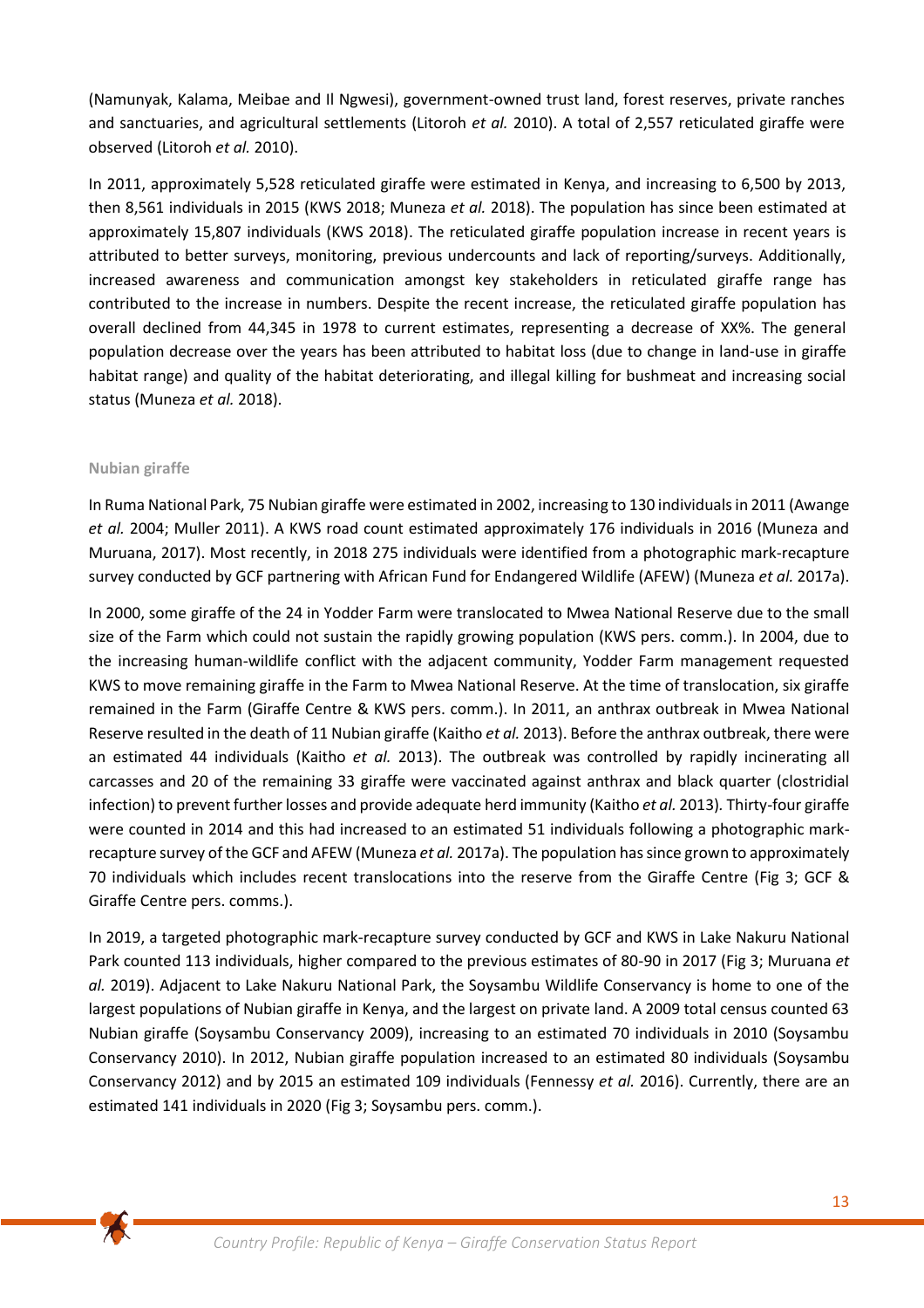In Ruko Community Conservancy, Baringo County, eight Nubian giraffe were re-introduced in 2011 after an absence of over 40 years ago. These giraffe were translocated from Soysambu Conservancy and the population has remained stable and there are only eight giraffe in the conservancy (Fig 3; (Soysambu Conservancy 2011; The Wildlife Researcher 2012; KWS 2018).









 $\bigwedge$ 







**Fig 3**. Estimated population numbers for Nubian giraffe across different habitats and a general summary in Kenya 1983-2020. Over the given timeline, some habitats had inconsistent data to design a graph representing Nubian giraffe population trend. The data was however, included in the range wide summary graph.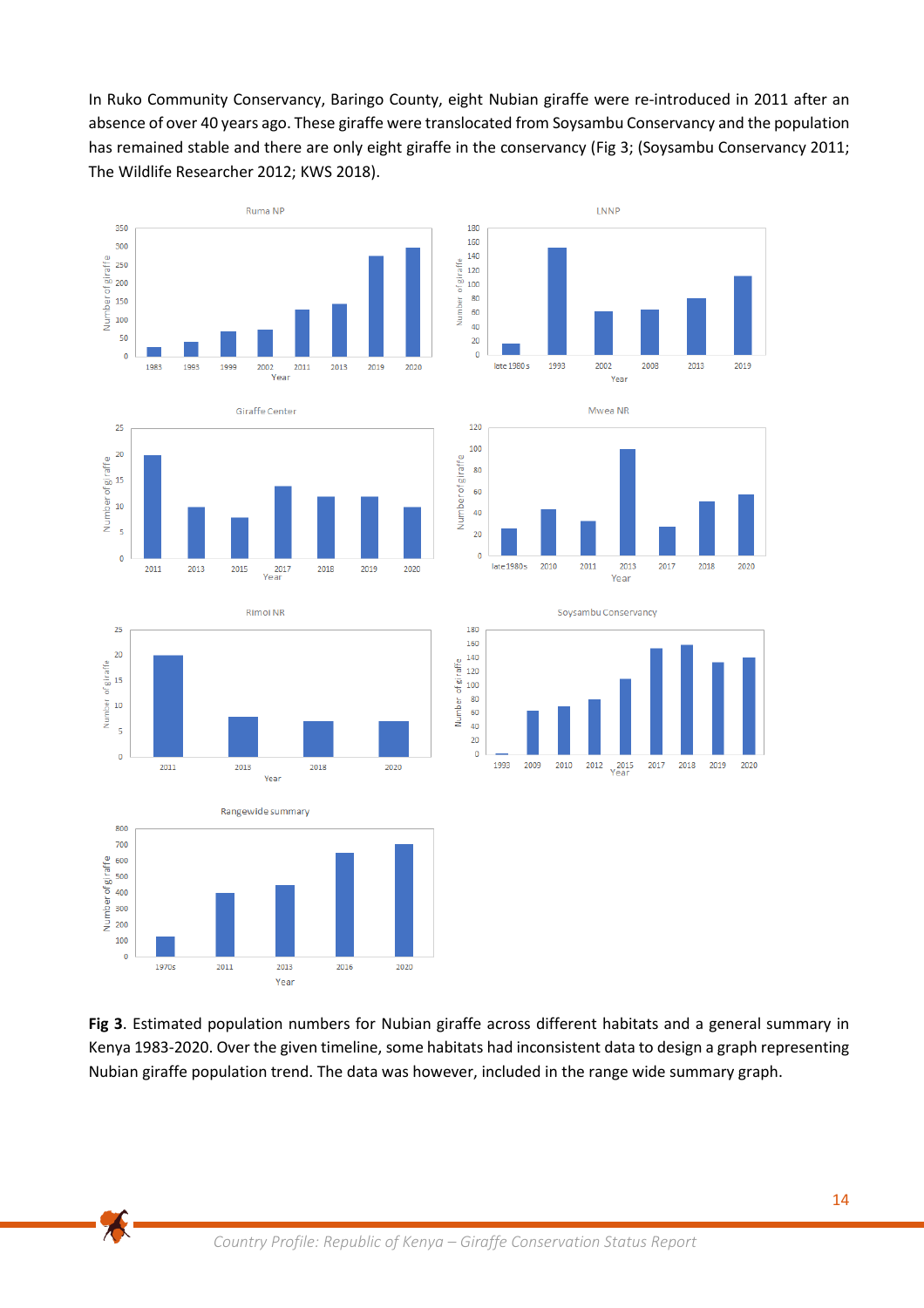In 2011, an estimated 32 Nubian giraffe resided in the Kigio Wildlife Conservancy, and less than 20 giraffe each on Giraffe Manor, Mt Elgon National Park, Murgor Farm and Sergoit-Kruger Farm (Muller, 2011). Additionally, less than ten giraffe were estimated each on Kitale Area Farm and Nasalot Reserve (Muller, 2011). Currently,

there are 34 Nubian giraffe in Kigio Wildife Conservancy, 10 individuals at the Giraffe Centre in Nairobi and two individuals in Mt. Elgon National Park. In October 2020, two Nubian giraffe were translocated to Tindress Farm (in Nakuru County) from Soysambu, increasing their population to seven individuals (KWS & Soysambu pers. comm.). In Sergoit Farm, there are 14 individuals while Bora Bora Wildlife Park have seven giraffe (KWS 2018). In March 2021, three giraffe (one bull and two females) between two and three years old were translocated from Giraffe Centre to Rimoi National Resereve (Giraffe Centre & KWS pers. comm.). Currently, there are a total of 10 giraffe in Rimoi National Reserve (Giraffe Centre & KWS pers. comm.). Additionally, there are eight Nubian giraffe in Haller Park, and are now no longer occurring in Murgor Farm and Nasalot National Reserve.

The Nubian giraffe population in Kenya has increased to approximately 707 individuals from 130 in 1970s, representing an increase of 443.8%. The increase is a result of improved conservation management efforts including translocations and high security of populations in enclosed areas. Additionally, targeted photographic mark-recapture surveys have resulted in better estimation of population numbers.

To summarise these, there are approximately 35,737 giraffe currently residing in Kenya – including 15,790 Masai giraffe (44.7%), 15,850 reticulated giraffe (44.4%), and 707 Nubian giraffe (9%). The total number of giraffe across Kenya, accounts for approximately 31% of giraffe in Africa. Despite an overall decline in giraffe numbers in Kenya from ~45,000 individuals in 1998, the recent upwards trends show some positive signs for the successful steps taken in giraffe conservation across the country.

# **Future Conservation Management**

### **Kenya National Recovery and Action Plan for Giraffe (2018 – 2022)**

In November 2018, KWS launched the National Recovery and Action Plan for Giraffe in Kenya 2018 – 2022. The objective of the giraffe recovery plan is to ensure sustainable future for giraffe. GCF, KWS and partners will work together to ensure that the National Recovery and Action Plan for Giraffe is implemented. One of the objectives of the giraffe recovery plan is to hold giraffe range committee meetings to share and develop giraffe conservation initiatives. The first Nubian giraffe range committee meeting was held at Soysambu Conservancy in May 2017, while the first Masai giraffe range committee meeting was held at Manzoni Lodge in February 2018. The first reticulated giraffe range committee meeting was held in January 2019 where reticulated numbers were updated, and a specific action plan was drafted. Subsequently, the second Masai and Nubian giraffe range committee meetings were conducted in 2019 where specific Masai and Nubian giraffe action plans were drafted and shared with stakeholders. The range committee meetings were successful as stakeholders were able to evaluate conservation threats, determine priority action plans and identify future research studies for giraffe in Kenya.

The following are proposed conservation management options for giraffe in Kenya, and building on recent activities on the ground:

- Update and review Recovery and Action Plan for Giraffe in Kenya (2018-2022).
- Anti-poaching efforts through bushmeat forensic analysis to conserve key populations of all three species.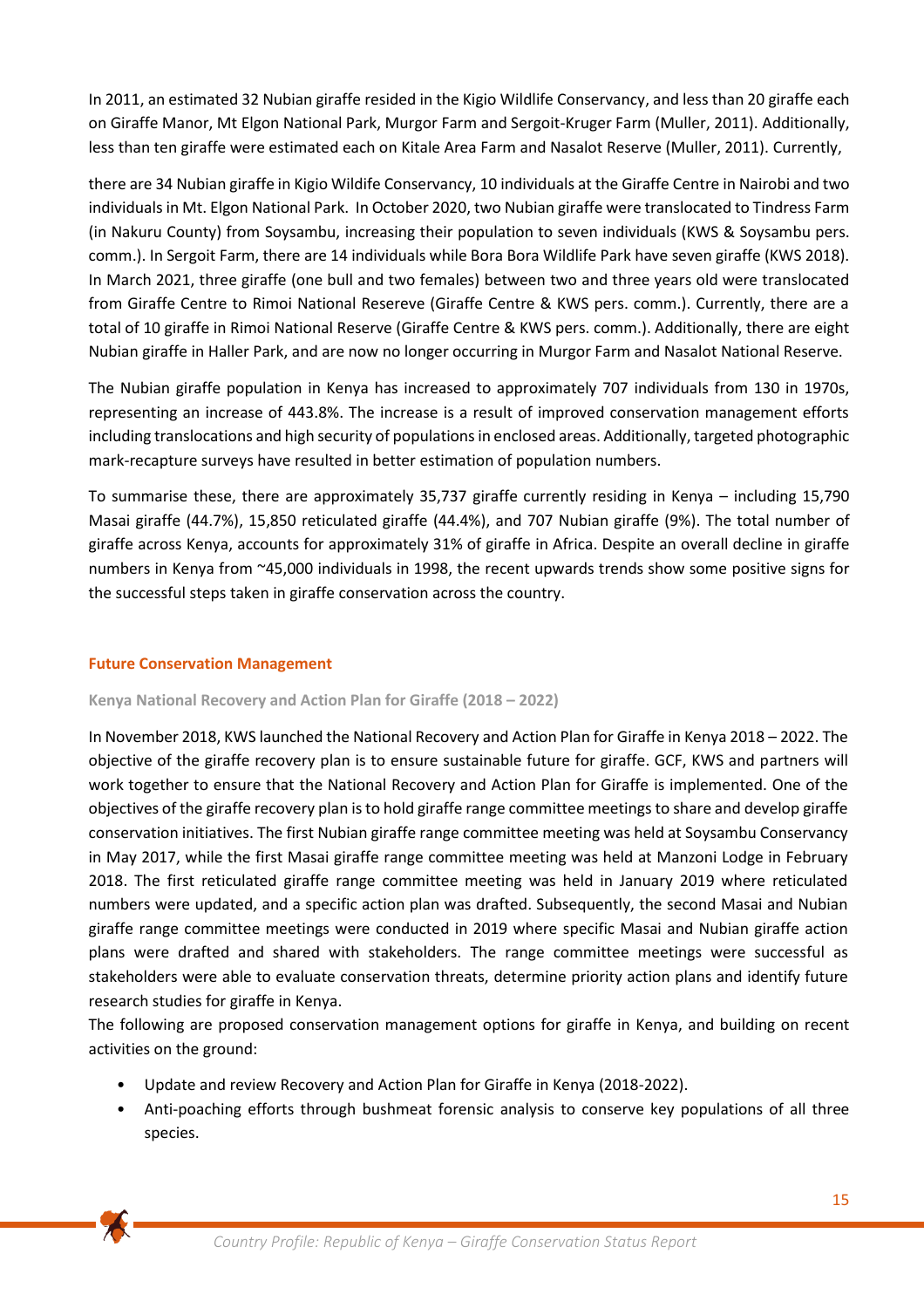- Undertake ongoing studies to understand the populations in Lake Nakuru NP, Ruma NP and Mwea NR, and loss of skin pigment in giraffe in Soysambu Conservancy.
- Greater understanding of giraffe population numbers, range, and conservation status across the country, including speciation.
- Re-establishing priority conservation areas where needed.
- Assess transboundary giraffe conservation and management initiatives with neighbouring counties i.e. Tanzania, Uganda, Ethiopia and South Sudan.
- Support to dedicated giraffe conservation, habitat protection, education, and awareness initiatives (government, NGO and academic); and
- Continue monitoring Masai and reticulated giraffe using satellite tracking in southern and northern Kenya, respectively.

# **Acknowledgements**

 $\blacktriangleright$ 

This Country Profile Update was financially supported by the Giraffe Conservation Foundation and its supporters.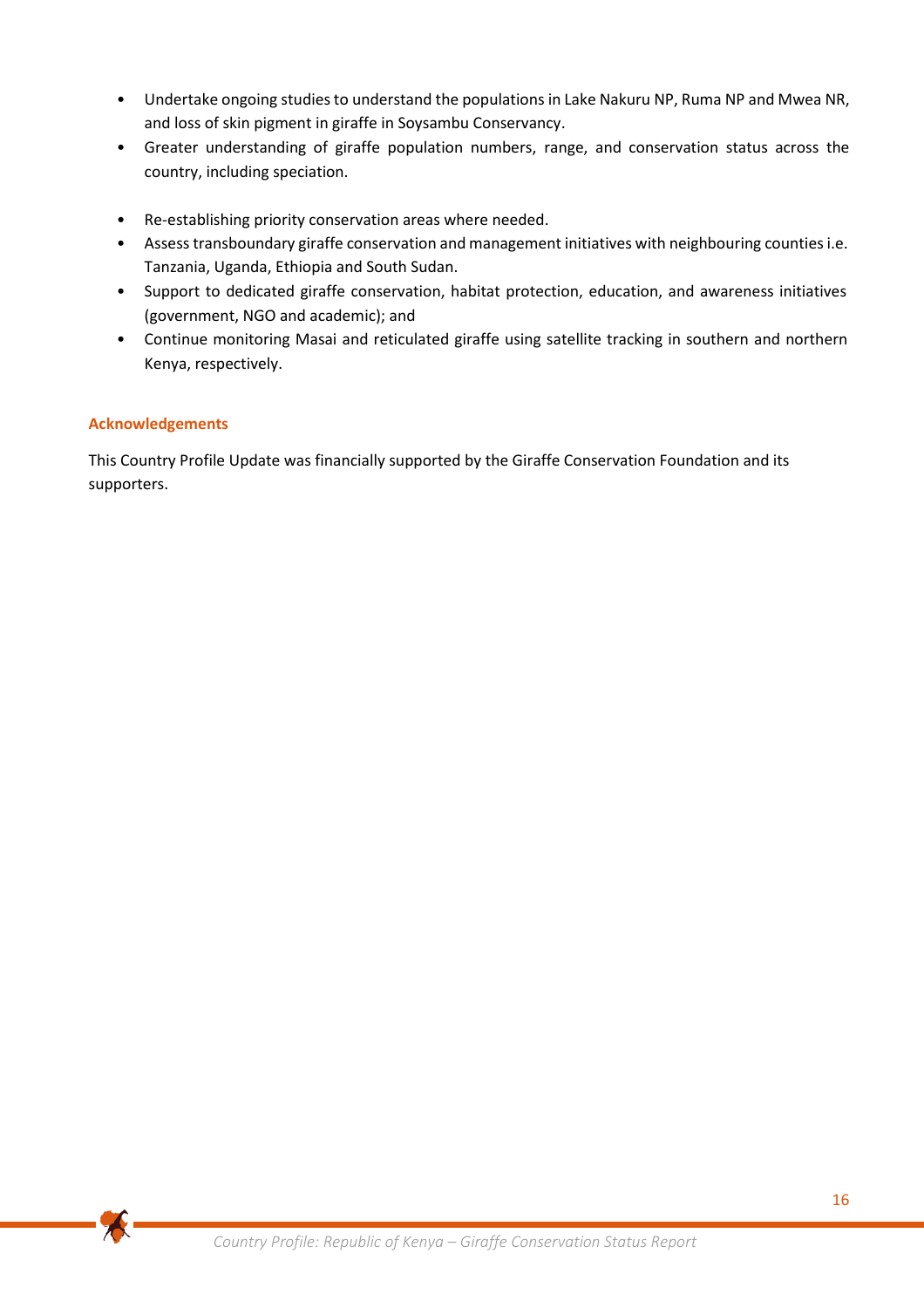### **References**

African Wildlife Fund. 2013. Kenya. African Wildlife Foundation. <http://www.awf.org/country/kenya> (Accessed 15 April 2013).

Awange, J.L., Aseto, O. and Ong'ang'a, O. 2004. A case study on the impact of giraffes in Ruma National Park in Kenya *Journal of Wildlife Rehabilitation* **27(2)**: 16‐21.

Birkett, A. 2002. The impact of giraffe, rhino, and elephant on the habitat of a black rhino sanctuary in Kenya. *African Journal of Ecology* **40**: 276‐282.

Bolger, D., Ogutu, J., Strauss, M., Lee, D., Muneza, A., Fennessy, J. and Brown, D. 2019. *Giraffa camelopardalis ssp. tippelskirchi*. The IUCN Red List of Threatened Species 2019: e.T88421036A88421121. <http://dx.doi.org/10.2305/IUCN.UK.2019-1.RLTS.T88421036A88421121.en>

Brenneman, R.A., Bagine, R.K., Brown, D.M., Ndetei, R. and Louis Jr, E.E. 2009. Implications of closed ecosystem conservation management: the decline of Rothschild's giraffe (*Giraffa camelopardalis rothschildi*) in Lake Nakuru National park, Kenya. *African Journal of Ecology* **47**: 711‐719.

Brown, D.M., Brenneman, R., Koepfli, K.P., Pollinger, J.., Mila, B., Louis, E.E.Jr., Georgiadis, N., Grether, G. and Wayne, R.K. 2007. Extensive population genetic structure in the giraffe. *BMC Biology* **5**: 57‐70.

Convention on International Trade of Endangered Species (CITES). 2019. Proposals for amendment of Appendices I and II - Eighteenth meeting of the Conference of the Parties (COP18). <https://cites.org/eng/cop/18/prop/index.php>

Dagg, A.I. 1962. *The distribution of the giraffe in Africa*. School of Graduate Studies, University of Waterloo. Waterloo, Ontario, Canada.

Dagg, A.I. and Foster, J.B. 1976. *The Giraffe: Its Biology, Behaviour and Ecology.* Robert E. Krieger Publishing Company, Inc., Malabar, FL.

Dahiye, Y. M. 2005. *A reconnaissance survey report on the Bour‐Algi Giraffe Sanctuary and its environs, Garissa.* Transboundary Environmental Project, Terra Nuova, Garissa, Kenya.

Darling, F.F. 1960. An ecological reconnaissance of the Mara Plains in Kenya Colony. *Wildlife Monos* **5**:1‐41.

De Leeuw, J., Waweru, M.N., Okello, O.O., Maloba, M., Nguru, P., Said, M.Y., Aligula, H.M., Heitkönig, I.M.A. and Reid, R.S. 2001. Distribution and diversity of wildlife in northern Kenya in relation to livestock and permanent water points. *Biological Conservation* **100**: 297‐306.

Doherty, J., Elwood, R. and Scantlebury, M. 2011. Reticulated Giraffe Project. *Giraffa* **5(1)**: 29.

East, R. 1999. *African Antelope Database 1998.* IUCN/SSC Antelope Specialist Group. IUCN, Gland, Switzerland and Cambridge, UK.

Fennessy, J. and Brown, D. 2008. *Giraffa camelopardalis*. In: IUCN 2008. 2008 IUCN Red List of Threatened Species[. www.iucnredlist.org](http://www.iucnredlist.org/) (Downloaded on 08 March 2013).

Fennessy, J. and Brenneman, R. 2010. *Giraffa camelopardalis ssp. rothschildi*. In: IUCN 2013. IUCN Red List of Threatened Species. Version 2013.1. [www.iucnredlist.org](http://www.iucnredlist.org/) (Downloaded on 08 July 2013).

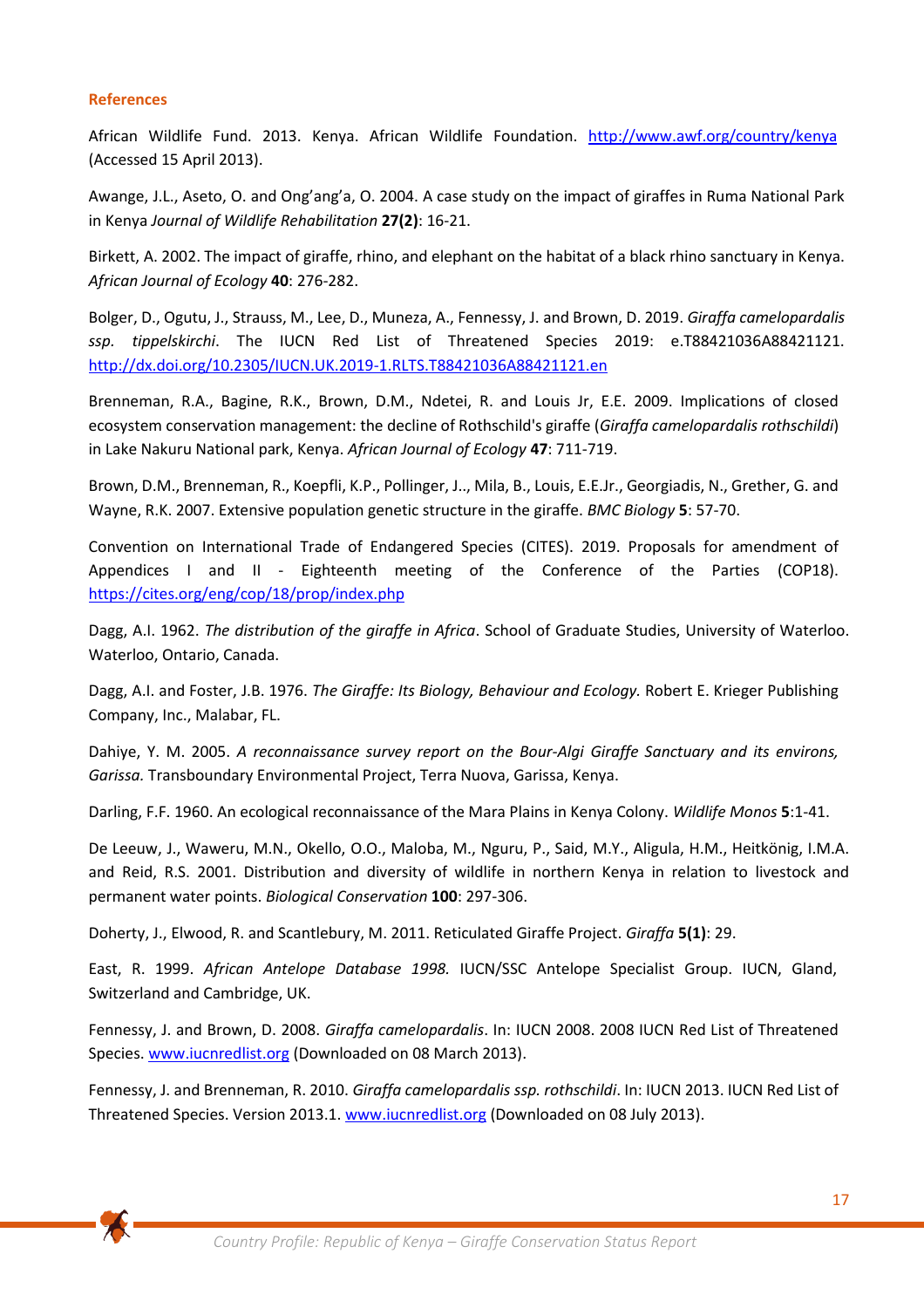Fennessy, S., Fennessy, J., Muller, Z., Brown, M. and Marais, A. 2016. "*Rothschild's giraffe (Giraffa camelopardalis rothschildi) conservation status report."* IUCN SSC Giraffe and Okapi Specialist Group. Windhoek, Namibia.

Friends of Nairobi National Park (FONNAP). 2013. Nairobi National Park April Game Counts. Friends of Nairobi National Park. http://fonnap.wordpress.com/2012/04/05/nairobi-national-park-april-game-counts/ Accessed 30 May 2013).

Foster, J.B. 1966. The giraffe of Nairobi National Park: Home range, sex ratios, the herd and food. *East African Wildlife Journal* **4**: 139-148.

Foster, J.B. and Dagg, A.I. 1972. Notes on the biology of the giraffe. *East African Wildlife Journal* **10**: 1‐16.

Giraffe Conservation Foundation. 2019. *Africa's Giraffe* (*Giraffa* spp.) – *A Conservation Guide*. Giraffe Conservation Foundation, Windhoek, Namibia.

Georgiadis, N.J., Olwero, J.G.N., Ojwang, G. and Roman, S.S. 2007a. Savanna herbivore population dynamics in a livestock‐dominated landscape: I. dependence on land use, rainfall, density, and time. *Biological Conservation* **137**: 461-472.

Georgiadis, N.J., Ihwagi, F., Nasser Olweroc, J.G. and Roman, S.S. 2007b. Savanna herbivore dynamics in a livestock‐dominated landscape. II: Ecological, conservation, and management implications of predator restoration. *Biological Conservation* **137**: 473‐483.

Githiru, M., Njeri, T., Muthoni, F.K., Yego, R., Muchane, M., Njoroge, P. and Giani, A. 2007. *Wild herbivores in Bour‐Algi Giraffe Sanctuary, Kenya: Abundance, habitat use and interactions with humans.* Zoology Department Research Report 06. National Museums of Kenya, Nairobi, Kenya.

Hassanin, A., Ropiquet A., Gourmand, A.L., Chardonnet, B. and Rigoulet, J. 2007. Mitochondrial DNA variability in *Giraffa camelopardalis*: consequences for taxonomy, phylogeography and conservation of giraffes in West and central Africa. *Comptes Rendus Biologies* **330**: 265‐274.

Hensz, C.M. and Soberón, J. 2018 Participation in the convention on migratory species: A biogeographic assessment. *Ambio* **47:** 739–746.<https://doi.org/10.1007/s13280-018-1024-0>

Hofer, H., Campbell, K.L.I., East, M.L. and Huish, S.A. 1996. The impact of game meat hunting on target and non-target species in the Serengeti. In: *The exploitation of mammal populations.* Taylor, V.J. and Dunstone, N. (Eds.) 117–146. London: Chapman and Hall.

Hussein, A. 2009. Community based giraffe conservation and poverty alleviation in Garissa, Kenya. *Giraffa* **3(1)**: 11-13.

Ihwagi, F.W. and Douglas H, I. 2005. *A Report on the Samburu October 2005 Aerial Total Count.* Save the Elephants. Nairobi, Kenya.

International Union for Conservation of Nature (IUCN). 2012. *The IUCN Red List of Threatened Species. Version 2012.1*. [http://www.iucnredlist.org](http://www.iucnredlist.org/) (Downloaded on 24 August 2012).

Kaitho, T., Ndeereh, D. and Ngoru, B. 2013. An outbreak of anthrax in endangered Rothschild's giraffes in Mwea National Reserve, Kenya *Veterinary Medicine: Research and Reports* **2013(4)**: 45‐48.

King, J., Andanje, S., Goheen, J., Amin, R., Musyoki, C., Lesimirdana, D. and Ali, A.H. 2011. Aerial survey of Hirola (*Beatragus hunteri*) and other large mammals on south‐east Kenya. Kenya Wildlife Services Report, Kenya.

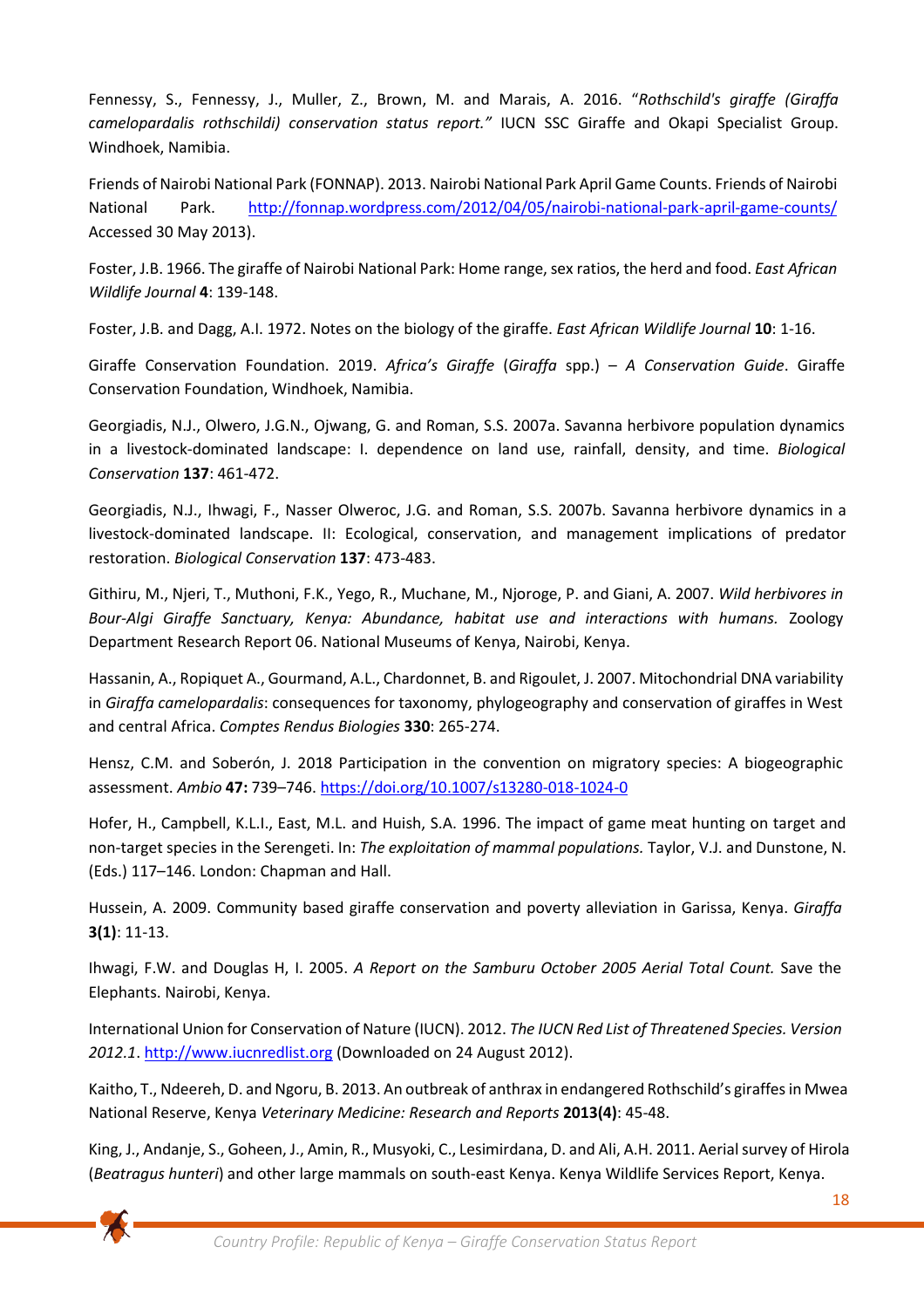Kinnaird, M. and Ojwang', G.O. 2008. *Facilitating Management of an African Savanna Landscape: Aerial Surveys of wildlife and livestock across the Greater Ewaso Landscape.* Report to the Chester Zoo North of England Zoological Society.

Kinnaird, M., Ojwang', G.O. and O'Brien, T. 2010. *Facilitating Management of an African Savanna Landscape: Aerial Surveys of wildlife and livestock across the Greater Ewaso Landscape.* Year 3 Report to: Chester Zoo, North of England Zoological Society and The Laikiipia Wildlife Forum, Kenya.

Kinnaird, M., O'Brien, T. and Ojwang, G. 2012. *Sample Count Aerial Surveys as a Monitoring Tool for Wildlife and Livestock: A Case Study from Laikipia County.* Laikiipia Wildlife Forum Report, Kenya.

Kenya Wildlife Service (KWS). 2018. Recovery and Action Plan for Giraffe (*Giraffa camelopardalis*) in Kenya (2018-2022). Kenya Wildlife Service, Nairobi, Kenya.

Kenya Wildlife Service (KWS). 2019. Overview. <http://www.kws.go.ke/content/overview>

Kenya Wildlife Service (KWS) and Tanzania Wildlife Research Institute (TAWIRI). 2010. *Aerial total count: Amboseli‐West Kilimanjaro and Magadi-Natron cross border landscape Natron cross border landscape, wet season, March 2010.* Kenya Wildlife Service and Tanzania Wildlife Research Institute.

Leuthold, B.M. and Leuthold, W. 1978. Ecology of the giraffe in Tsavo National Park, Kenya. *East African Wildlife Journal* **16**: 1‐20.

Litoroh, M., Ihwagi, F.W., Mayienda, R., Bernard, J. and Douglas‐Hamilton, I. 2010. *Total Aerial Count of Elephants in Laikipia‐Samburu Ecosystem in November 2008.* Kenya Wildlife Service, Elephant Program, Nairobi, Kenya*.*

Lewa Wildlife Cconservancy. 2012. *Annual Game Count Report. March 2012.* Wildlife Department, Lewa Wildlife Conservancy, Kenya.

Mizutani, F., Muthiani, E., Kristjanson, P. and Recke, H. 2003. Impact and value of wildlife in pastoral livestock production systems in Kenya: possibilities for healthy ecosystem conservation and livestock development for the poor. In: *AHEAD*: 121‐132. World Parks Congress. WCS, IUCN, Durban, South Africa.

Muchoki, C.H.K. 2000. Livestock and wildlife population trends (197797) in Ewaso Nyiro Basin, Kenya. *African Journal of Ecology* **38**: 178-181.

Muller, Z. 2010. Sticking our necks out: developing a National Giraffe Conservation Strategy for Kenya. *Giraffa*  **4(1)**: 26‐27.

Muller, Z. 2011. Ecology and conservation of the endangered Rothschild's giraffe, *Giraffa camelopardalis rothschildi.* Update Report for Sea World and Bush Gardens Conservation Fund.

Muller, Z., Bercovitch, F., Brand, R., Brown, D., Brown, M., Bolger, D., Carter, K., Deacon, F., Doherty, J.B., Fennessy, J., Fennessy, S., Hussein, A.A., Lee, D., Marais, A., Strauss, M., Tutchings, A. and Wube, T. 2018. *Giraffa camelopardalis* (amended version of 2016 assessment). *The IUCN Red List of Threatened Species* 2018: e.T9194A136266699. Downloaded on 29 November 2018.

Mukeka, J., Muteti, D., Bitok, E., Ngoru, B., Omondi, P., Wato, Y., Gichohi., H. and Kanga, E. 2021. Total aerial survey of large mammals in the Nairobi National Park and Athi-Kapiti Ecosystem, Kenya. Unpublished report. Kenya Wildlife Service, Nairobi, Kenya.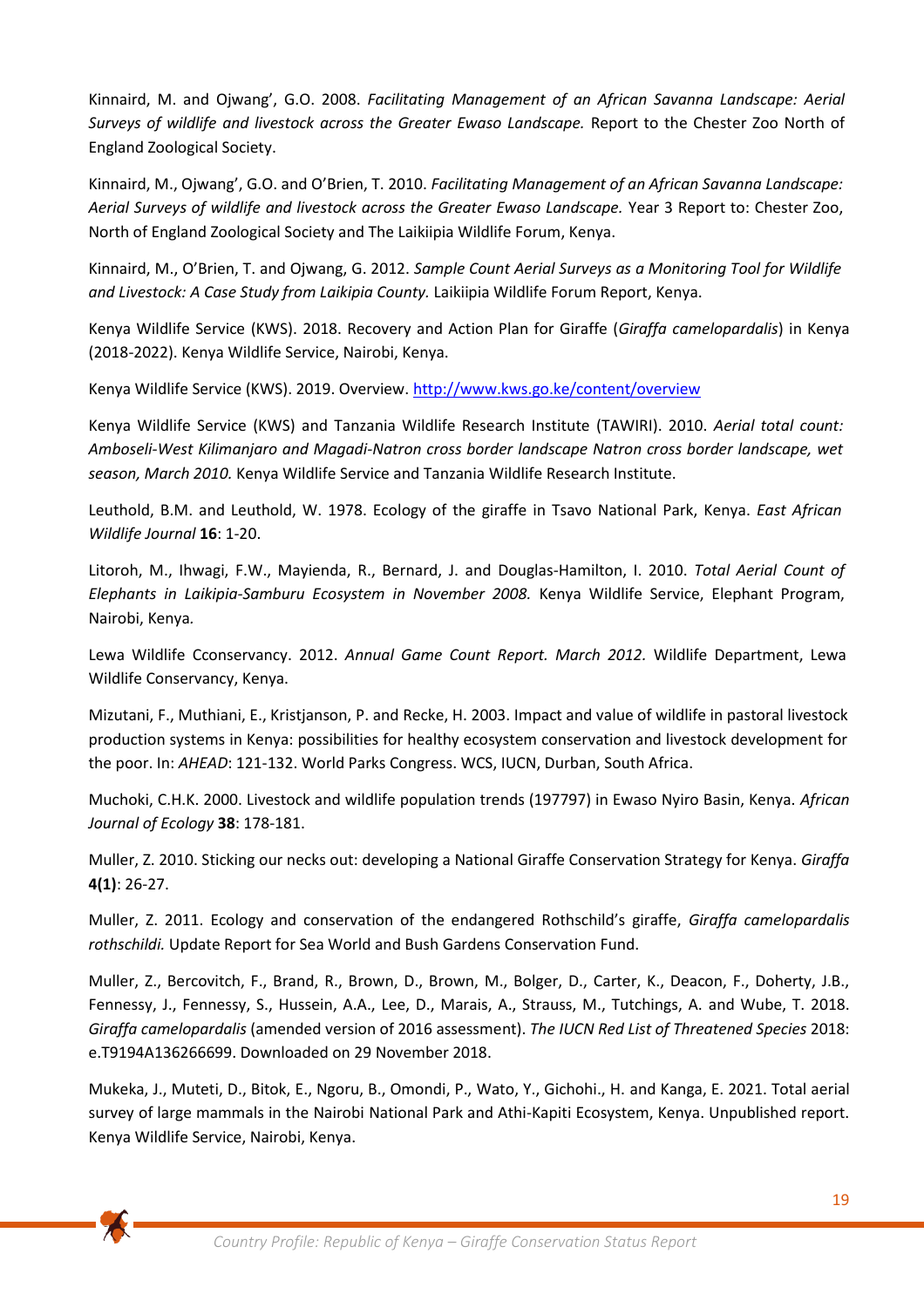Muneza, A.B., Montgomery, R.A., Fennessy, J.T., Dickman, A.J., Roloff, G.J. and Macdonald, D.W. 2016. Regional variation of the manifestation, prevalence, and severity of giraffe skin disease: A review of an emerging disease in wild and captive giraffe populations. *Biological Conservation* **198**: 145-156.

Muneza, A.B. and Muruana, M.W. 2017. *Nubian/Rothschild's Giraffe Working Group Report.* Unpublished report. Giraffe Conservation Foundation, Kenya.

Muneza, A. B., Linden, D. W., Montgomery, R. A., Dickman, A. J., Roloff, G. J., Macdonald, D. W., & Fennessy, J. T. 2017. Examining disease prevalence for species of conservation concern using non-invasive spatial capture– recapture techniques. *Journal of Applied Ecology*, *54*(3), 709–717[. https://doi.org/10.1111/1365-2664.12796](https://doi.org/10.1111/1365-2664.12796)

Muneza, A.B., Muruana, M.W., Njagi, G. and Ngumbi, E. 2017a. Nubian Giraffe Conservation Assessment in Mwea National Reserve and Ruma National Park, Kenya. Unpublished report. Giraffe Conservation Foundation, Kenya.

Muneza, A., Doherty, J.B., Hussein Ali, A., Fennessy, J., Marais, A., O'Connor, D. and Wube, T. 2018. *Giraffa camelopardalis ssp. reticulata*. The IUCN Red List of Threatened Species 2018: e.T88420717A88420720. <http://dx.doi.org/10.2305/IUCN.UK.2018-2.RLTS.T88420717A88420720.en>

Muruana, M.W., Bett, A. Ikime, T., Gathoni, C.G. and Muneza, A.B. 2019. Assessing the Conservation Status of Nubian Giraffe in Lake Nakuru National Park, Kenya. Unpublished report. Giraffe Conservation Foundation, Kenya.

Muthiani, E.N. 2001. *Wildlife utilization for community benefit: an assessment of ecological and socioeconomic viability of community wildlife utilization.* KARI-ILRI, Nairobi, Kenya.

Ngene, S., Ihwagi, F., Nzisa, M., Mukeka, J., Njumbi, S. and Omondi, P. 2011. *Total aerial census of elephants and other large mammals in the Tsavo‐Mkomazi Ecosystem.* Kenya Wildlife Services Report. Nairobi, Kenya.

Ngene, S., Lala, F., Nzisa, M., Kimitei, K., Mukeka, J., Kiambi, J., Davidson, Z., Bakari, S., Lyimo, E., Khayale, C., Ihwagi, F., Douglas-Hamilton, I. 2017. Aerial total count of elephants, buffalo, and giraffe in the Tsavo-Mkomazi ecosystem (February 2017). Kenya Wildlife Service and Tanzania Wildlife Research Institute, Nairobi, Kenya; Arusha, Tanzania, 978-9966-105-23-2.

Ngoru, B. and Mwangi, C. 2007. *Total aerial count of large mammals in Amboseli Ecosystem.* Kenya Wildlife Services Report, Kenya.

Obari, T. 2008. Factors affecting habitat use by Masai giraffe *(Giraffa camelopardalis tippelskirchii)* in the Athi-Kapiti and Amboseli Ecosystems, Kenya. MSc. thesis, University of Nairobi, Kenya.

Ogutu, J. O., Piepho, H.‐P., Dublin, H.T., Bhola, N. and Reid, R. S. 2008. Dynamics of Mara–Serengeti ungulates in relation to land use changes. *Journal of Zoology* **278**: 1-14.

Ogutu, J.O., Piepho, H.P., Dublin, H.T., Bhola, N. and Reid, R.S. 2009. Dynamics of Mara‐Serengeti ungulates in relation to land use changes. *Journal of Zoology* **278**: 1-14.

Ogutu, J.O., Owenmith, N., Piepho, H.P. and Said, M.Y. 2011a. Continuing wildlife population declines and range contraction in the Mara region of Kenya during 1977‐2009. *Journal of Zoology* **285 (2)**: 99‐109.

Ogutu, J.O., Piepho, H-P., Dublin, H.T., Bhola, N. and Reid, R.S. 2011b. Dynamics of births and juvenile recruitment in Mara‐Serengeti ungulates in relation to climatic and land use changes. *Population Ecology* **53(1)**: 195‐213.

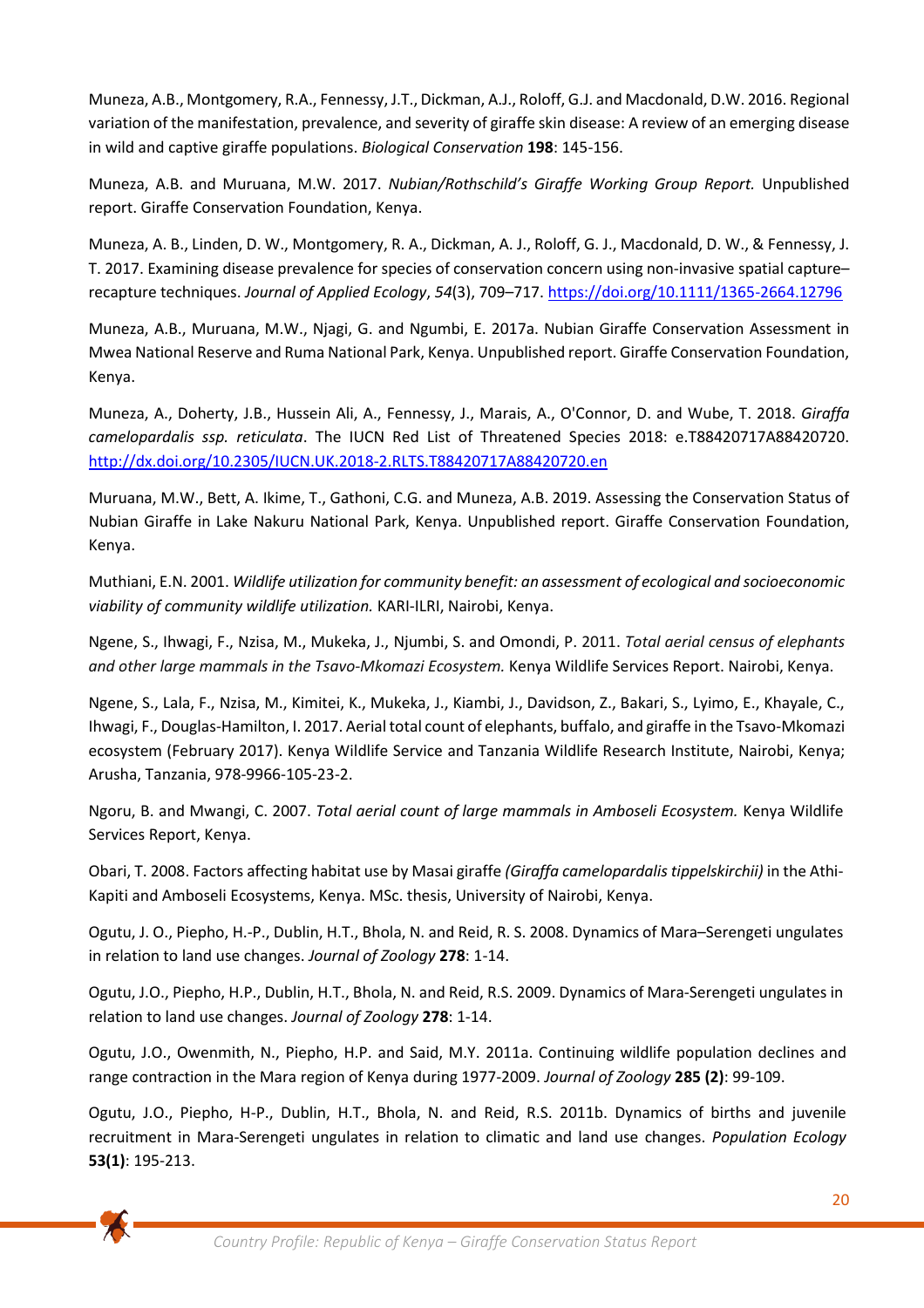Ogutu J.O., Kuloba, B., Piepho, H-P., and Kanga, E. 2017. Wildlife Population Dynamics in Human-Dominated Landscapes under Community-Based Conservation: The Example of Nakuru Wildlife Conservancy, Kenya. *PLoS ONE* **12(1)**: e0169730. [https://doi.org/10.1371/journal.pone.0169730.](https://doi.org/10.1371/journal.pone.0169730)

Ol Pejeta Conservancy. 2008. Wildlife Numbers Continue to Increase on the Ol Pejeta Conservancy. http://www.olpejetaconservancy.org/about/news/wildlife-numbers-continue‐increase‐ol‐pejeta‐ conservancy (Accessed 17 May 2013).

Ol Pejeta Conservancy. 2009. Research and Wildlife Teams Complete Annual Wildlife Census. http://www.olpejetaconservancy.org/about/news/research-and‐wildlife‐teams‐complete-annual-wildlifecensus‐0 (Accessed 17 May 2013).

Ol Pejeta Conservancy. 2011. Giraffes get a chance to stand tall. http://www.olpejetaconservancy.org/about/news/ giraffes‐get‐chance‐stand‐tall (Accessed 17 May 2013).

Omondi, P. and Bitok, E. 2005. *Total Aerial Count of Elephants, Buffalo, and other species in the Tsavo/Mkomazi Ecosystem.* KWS/ MIKE Programme Report.

Omondi, P., Bitok E.K., Mukeka, J., Mayienda, R.M. and Litoroh, M. 2008. *Total aerial count of elephants and other large mammal species of Tsavo/Mkomazi Ecosystem.* Kenya Wildlife Service Report, Nairobi, Kenya.

Ottichilo, W. K., de Leeuw, J., Skidmore, A.K., Prins, H.H.T. and Said, M.Y. 2000. Population trends of large non- ‐‐migratory wild herbivores and livestock in the Masai Mara Ecosystem, Kenya, between 1977 and 1997. *African Journal of Ecology* **38**: 202-216.

Pape, U. and Mejia-Mantilla, C. 2019. More than just growth: Accelerating poverty reduction in Kenya. [https://blogs.worldbank.org/africacan/more-than-just-growth-accelerating-poverty-reduction-in](https://blogs.worldbank.org/africacan/more-than-just-growth-accelerating-poverty-reduction-in-kenya)[kenya.](https://blogs.worldbank.org/africacan/more-than-just-growth-accelerating-poverty-reduction-in-kenya)

Reid, R.S., Rainy, M., Ogutu, J., Kruska, R.L., Kimani, K., Nyabenge, M., McCartney, M., Kshatriya, M., Worden, J., Ng'ang'a, L., Owuor, J., Kinoti, J., Njuguna, E., Wilson, C.J., and Lamprey, R. 2003. *People, Wildlife and Livestock in the Mara Ecosystem: the Mara Count 2002.* Report, Mara Count 2002, International Livestock Research Institute, Nairobi, Kenya.

Reid, R.S., Gichohi, H., Said, M.Y., Nkedianye, D., Ogutu, J.O., Kshatriya, M., Kristjanson, P., Kifugo, S.C., Agatsiva, J.L., Andanje, S.A. and Bagine, R. 2008. Fragmentation of a peri-urban savanna, Athi‐Kaputiei Plains, Kenya. In: *Fragmentation in Semi-Arid and Arid Landscapes: Consequences for Human and Natural Systems:* 195–224. Galvin, K.A., Reid, R.S., Behnke, R.H. and Hobbs, N.T. (Eds). Dordrecht: Springer.

Shorrocks, B. and Croft, D.P. 2009. Necks and networks: a preliminary study of population structure in the reticulated giraffe (*Giraffa camelopardalis reticulata* de Winston). *African Journal of Ecology* **47**: 374-381.

Sidney, J. 1965. The past and present distribution of some African ungulates. *Transactions of the Zoological Society of London*, 30.

Soysambu Conservancy 2009. Soysambu Wildlife Census, September 27th. [http://soysambuconservancy.](http://soysambuconservancy/) wildlifedirect.org/2009/10/04/soysambu‐game‐count‐september‐27th/ (Accessed 23 May 2013).

Soysambu Wildlife Conservancy 2010. Rothschild Giraffe now an endangered species. [http://soysambuconservancy.](http://soysambuconservancy/) wildlifedirect.org/2010/08/13/rothschild-giraffe-now-an-endangered-species/ (Accessed 23 May 2013).

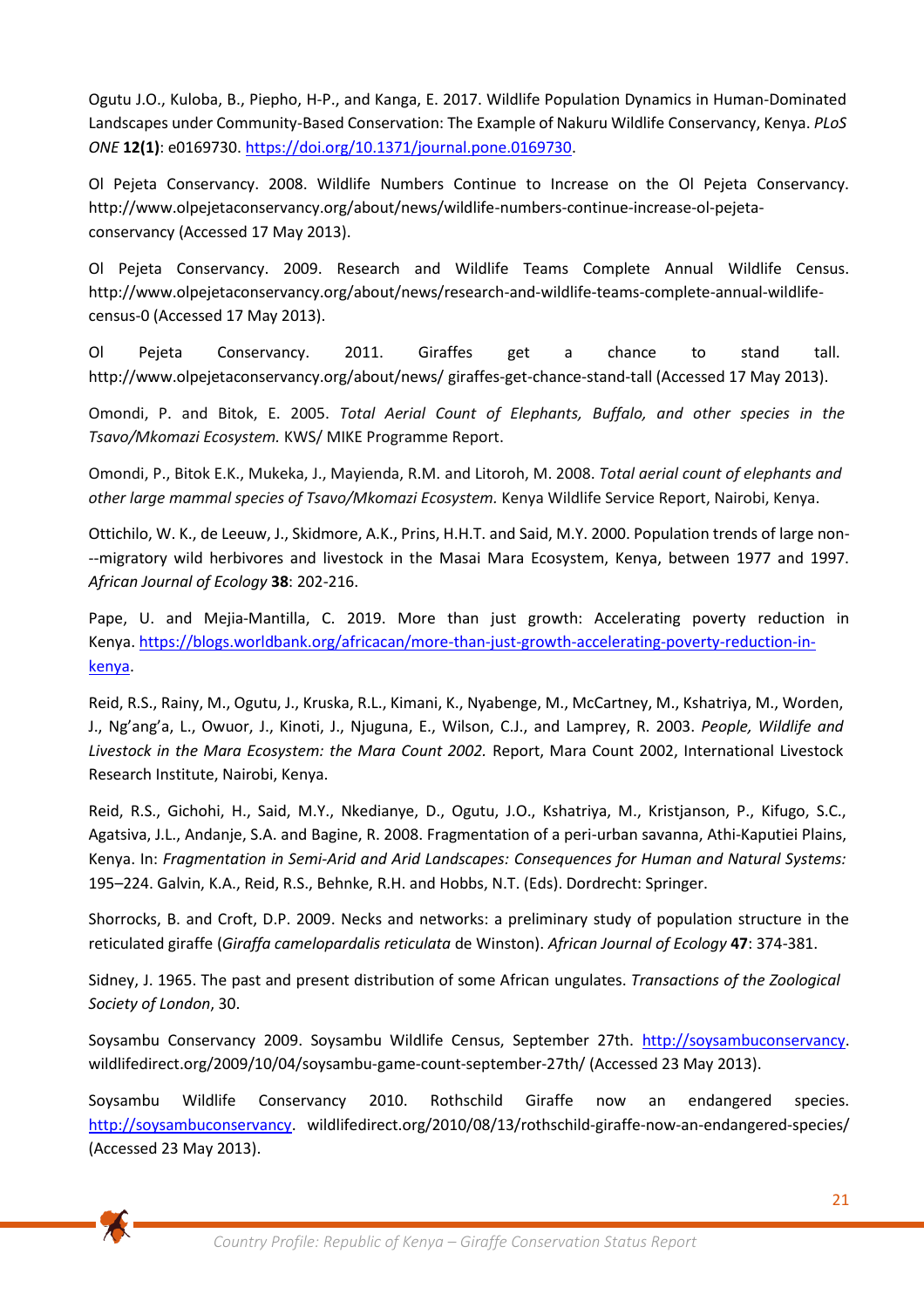Soysambu Wildlife Conservancy 2011. Rothschild's giraffe translocation ends. [http://soysambuconservancy.](http://soysambuconservancy/) wildlifedirect.org/2011/01/18/rothschild‐giraffe-translocation-ends/ (Accessed 23 May 2013).

Soysambu Wildlife Conservancy 2012. Soysambu dry season wildlife census. [http://soysambuconservancy.](http://soysambuconservancy/) wildlifedirect.org/2012/10/14/soysambu-dry-season-wildlife-census/ (Accessed 23 May 2013).

The Wildlife Researcher. 2012. Tall on land, towering on water– Giraffes on a yacht. The Wildlife Researcher. *E‐issue* no. 1 February 2012. Kenya Wildlife Services, Kenya.

Wanjala, M.J. 2005. An overview of wildlife and tourism management in Kenya. In: *Third African conference on peace through tourism.* Lusaka, Zambia.

Western, D., Russell, S. and Cuthill, I. 2009. The status of wildlife in protected areas compared to nonprotected areas of Kenya. *PLoS ONE* **4** e6140. Online DOI: 10.1371./journal.pone.0006140. Wildlife (Conservation and Management) Act.

Wildlife Direct. 2013. *Community based giraffe conservation and poverty alleviation in Garissa County, Kenya: Approaches, Challenges, and achievements.* [http://giraffesanctuary.wildlifedirect.org//](http://giraffesanctuary.wildlifedirect.org/)(Accessed 5/03/2013).

Winter, S., Fennessy, J. and Janke, A. 2018. *Limited introgression supports division of giraffe into four species*. Ecol Evol. 2018; 8:10156–10165[. https://doi.org/10.1002/ece3.4490.](https://doi.org/10.1002/ece3.4490)

Worldometer. 2019. World Population Prospects: The 2019 Revision (Kenya). [https://www.worldometers.info/world-population/kenya](https://www.worldometers.info/world-population/kenya-population/#:~:text=Kenya%202020%20population%20is%20estimated,245%20people%20per%20mi2)[population/#:~:text=Kenya%202020%20population%20is%20estimated,245%20people%20per%20mi2\)](https://www.worldometers.info/world-population/kenya-population/#:~:text=Kenya%202020%20population%20is%20estimated,245%20people%20per%20mi2).

Wube, T., Doherty, J.B., Fennessy, J. and Marais, A. 2018. *Giraffa camelopardalis ssp. camelopardalis*. The IUCN Red List of Threatened Species 2018: e.T88420707A88420710. [http://dx.doi.org/10.2305/IUCN.UK.2018](http://dx.doi.org/10.2305/IUCN.UK.2018%202.%20RLTS.T88420707A88420710.en) 2. [RLTS.T88420707A88420710.en.](http://dx.doi.org/10.2305/IUCN.UK.2018%202.%20RLTS.T88420707A88420710.en)

# **Citation**

Muruana, M., Muneza, A., Ferguson, S. and Fennessy, J. 2021. *Country Profile: A rapid assessment of the giraffe conservation status in Kenya.* Giraffe Conservation Foundation, Windhoek, Namibia.